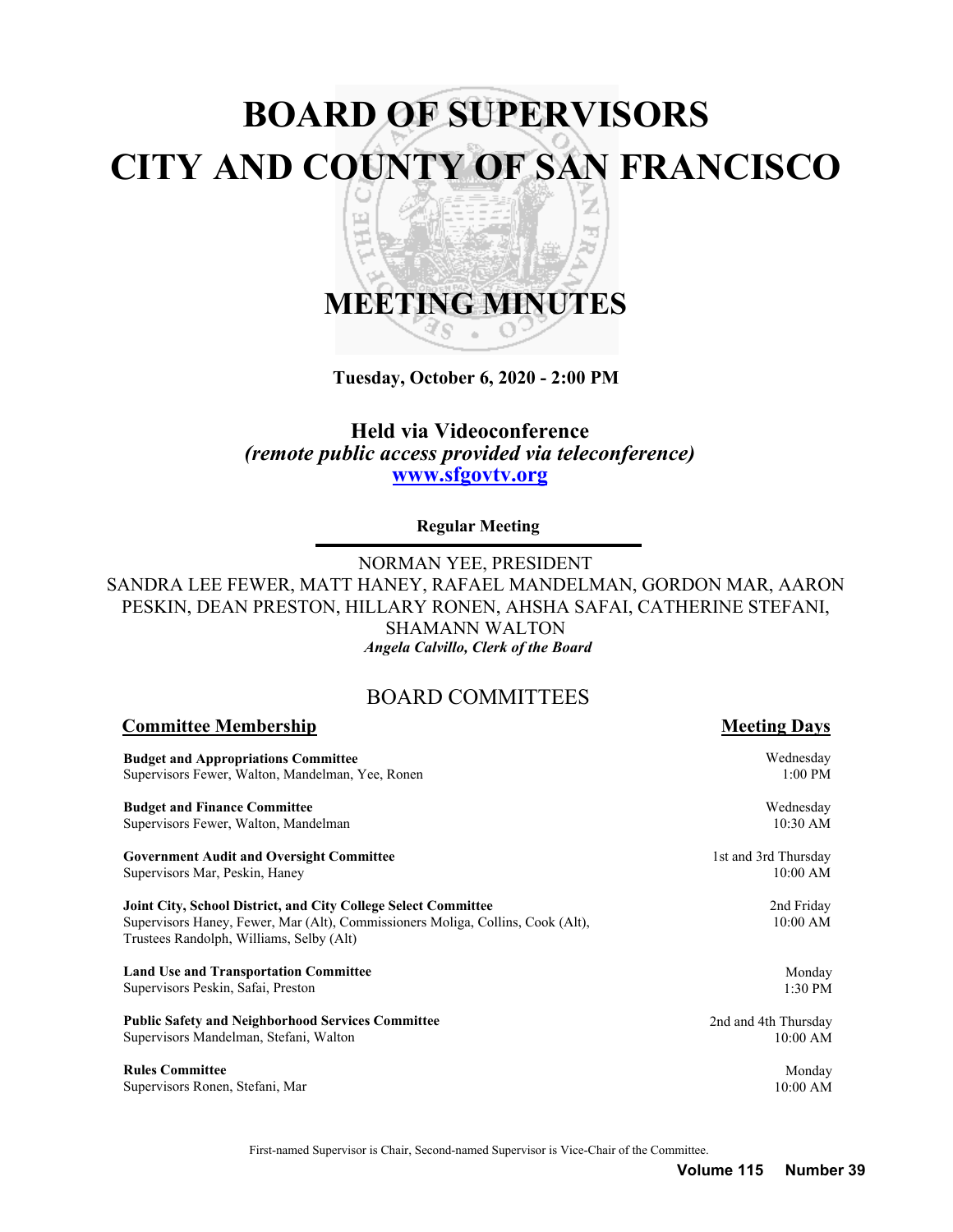**Members Present:** Sandra Lee Fewer, Matt Haney, Rafael Mandelman, Gordon Mar, Aaron Peskin, Dean Preston, Hillary Ronen, Ahsha Safai, Catherine Stefani, Shamann Walton, and Norman Yee

*The Board of Supervisors of the City and County of San Francisco met in regular session through videoconferencing, and provided public comment through teleconferencing, on Tuesday, October 6, 2020, with President Norman Yee presiding.* 

*President Yee called the meeting to order at 2:05 p.m.*

# **Remote Access to Information and Participation**

In accordance with Governor Newsom's Executive Order No. N-33-20 declaring a State of *Emergency regarding the COVID-19 outbreak and Mayor London N. Breed's Proclamation declaring a Local Emergency issued on February 25, 2020, including the guidance for gatherings issued by the San Francisco Department of Public Health Officer, aggressive directives were issued to reduce the spread of COVID-19. On March 17, 2020, the Board of Supervisors authorized their Board and Committee meetings to convene remotely (via Microsoft Teams) and*  will allow remote public comment via teleconference. Visit the SFGovTV website at *[\(www.sfgovtv.org\) t](www.sfgovtv.org)o stream the live meetings, or to watch meetings on demand. Members of the public are encouraged to participate remotely via detailed instructions on participating via teleconference available at [https://sfbos.org/remote-meeting-call.](https://sfbos.org/remote-meeting-call)* 

*Members of the public may participate by phone or may submit their comments by email to: [bos@sfgov.org;](mailto:bos@sfgov.org) all comments received will be made a part of the official record. Board of Supervisors Regular Meetings begin at 2:00 p.m. on Tuesdays. Board Agendas and their associated documents are available at [https://sfbos.org/meetings/42.](https://sfbos.org/meetings/42) As the COVID-19 disease progresses, please visit the Board's website [\(www.sfbos.org\)](www.sfbos.org) regularly to be updated on the current situation as it affects the legislative process. For more information contact the Office of the Clerk of the Board at (415) 554-5184.*

# **ROLL CALL AND PLEDGE OF ALLEGIANCE**

*On the call of the roll, Supervisors Fewer, Haney, Mandelman, Mar, Peskin, Preston, Ronen, Safai, Stefani, Walton, and Yee were noted present.* 

*A quorum was present.*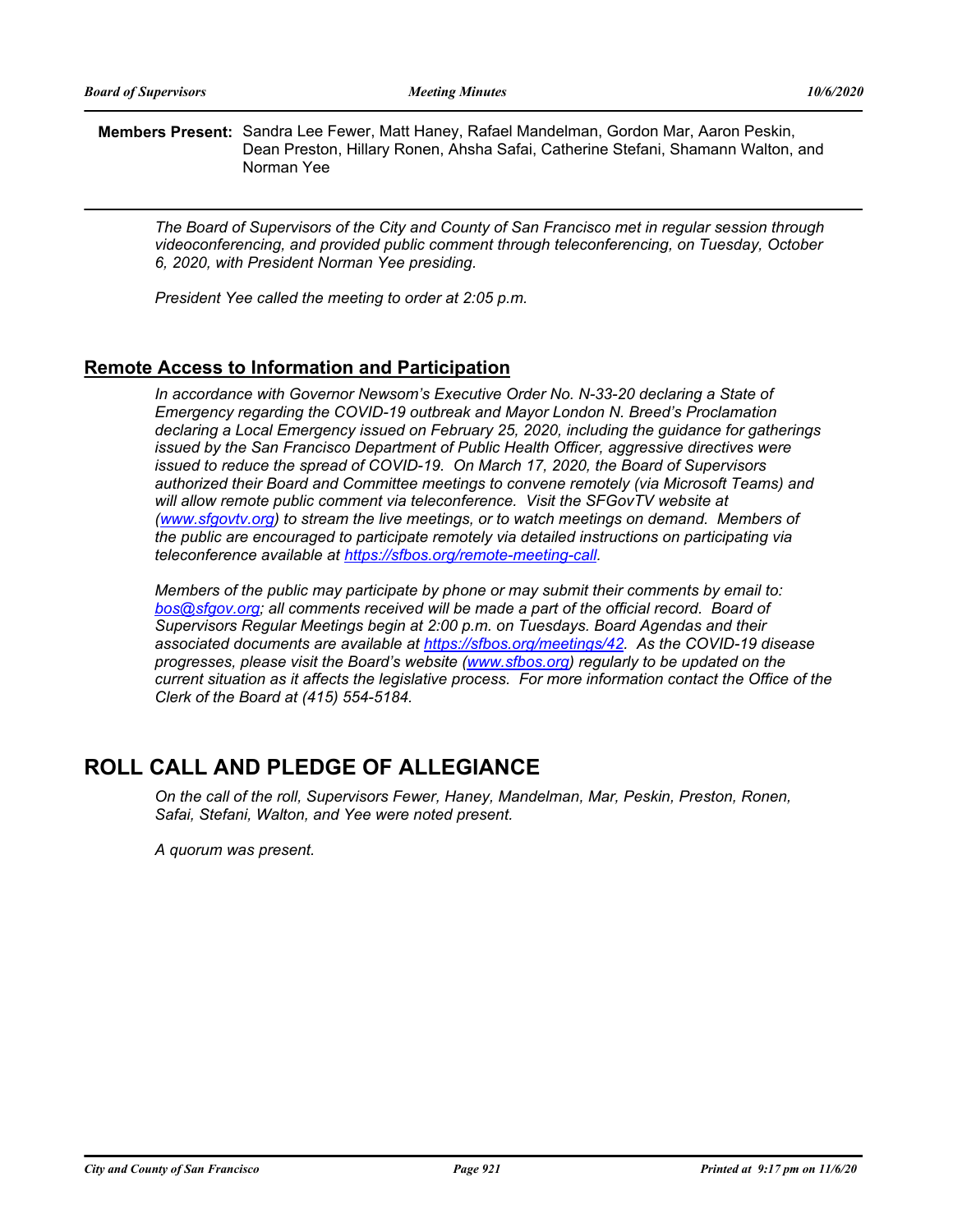# **COMMUNICATIONS**

*Angela Calvillo, Clerk of the Board, announced that due to the COVID-19 health emergency, Board Members will participate in the meeting remotely, through videoconference and to the same extent as if they were physically present. To the members of the public, when general public comment is called, you may contribute live comments for up to two minutes by dialing the provided telephone number. When you are connected, you will receive another prompt, dial \* 3 to be added to the queue to speak. Make sure to call from a quiet location, speak clearly and slowly, and turn*  down your television or radio. Written comments may be submitted through email *[\(bos@sfgov.org\) o](mailto:bos@sfgov.org)r the U.S. Postal Service at City Hall, 1 Dr. Carlton B. Goodlett Place, Room 244, San Francisco, CA 94102.*

*Clerk Calvillo then informed the Board that an Americans with Disabilities Act (ADA) request for accommodations was received to allow a member of the public to provide public comment at the beginning of the meeting. President Yee requested the member of the public be provided the opportunity to deliver their public comment out of order.*

*Zach Karnazes; expressed concerns regarding legislation coming out as a committee report and the need for tenant protections during the COVID-19 pandemic.*

# **APPROVAL OF MEETING MINUTES**

*President Yee inquired whether any Member of the Board had any corrections to the September 1, 2020, Regular Board Meeting Minutes, as presented. There were no corrections requested from any Member of the Board.*

**Supervisor Peskin, seconded by Supervisor Fewer, moved to approve the September 1, 2020, Regular Board Meeting Minutes, as presented. The motion carried by the following vote, following general public comment:**

Ayes: 11 - Fewer, Haney, Mandelman, Mar, Peskin, Preston, Ronen, Safai, Stefani, Walton, Yee

# **AGENDA CHANGES**

*There were no agenda changes.*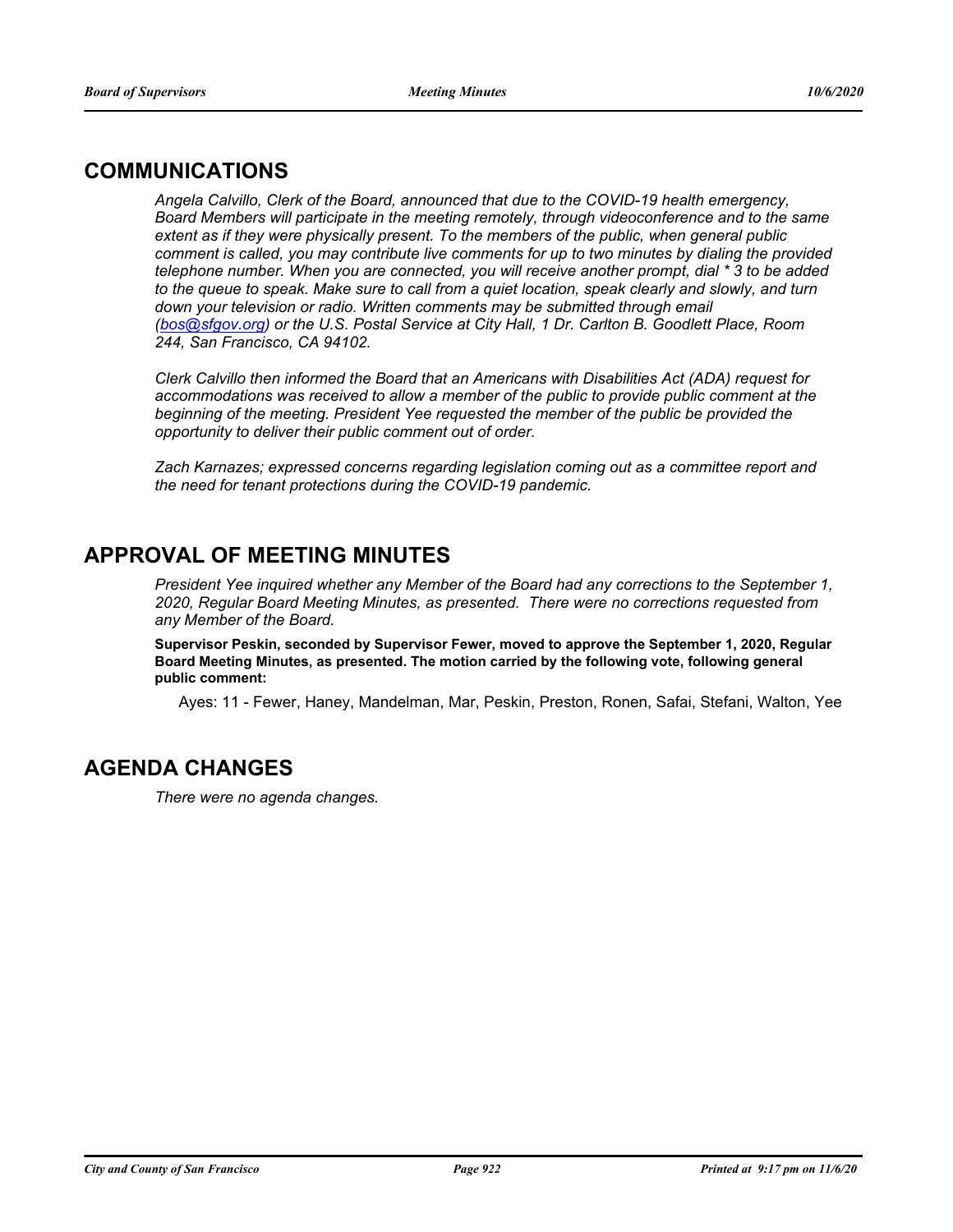# **REGULAR AGENDA**

# **UNFINISHED BUSINESS**

# **Recommendation of the Budget and Finance Committee**

**[Temporary Waivers of Permit Fees for Café Tables and Chairs and Display [200786](http://sfgov.legistar.com/gateway.aspx?m=l&id=36222) Merchandise in the Public Right-of-Way, and Use Fees for Parklets] Sponsors: Peskin; Mandelman, Ronen, Safai, Yee, Haney, Fewer, Mar and Walton** Ordinance waiving, for a two-year period, permit and renewal fees in the Public Works Code for café tables and chairs in public sidewalks and roadway areas, and for display of fruits and vegetables or nonfood merchandise on public sidewalks; and waiving fees for use of parklets. (Fiscal Impact)

*Supervisors Haney, Fewer, Mar, and Walton requested to be added as co-sponsors.*

**Ordinance No.** 211-20

#### **FINALLY PASSED by the following vote:**

Ayes: 11 - Fewer, Haney, Mandelman, Mar, Peskin, Preston, Ronen, Safai, Stefani, Walton, Yee

# **NEW BUSINESS**

# **Recommendations of the Budget and Finance Committee**

### **[201058](http://sfgov.legistar.com/gateway.aspx?m=l&id=36494) [Health Service System Dental Plans and Contribution Rates - Calendar Year 2021] Sponsor: Preston**

Ordinance approving Health Service System dental plans and contribution rates for calendar year 2021.

(Fiscal Impact)

(Pursuant to Charter, Section A8.422, this matter shall require a vote of three-fourths (9 votes) of all members of the Board of Supervisors to approve passage of this Ordinance.)

#### **PASSED ON FIRST READING by the following vote:**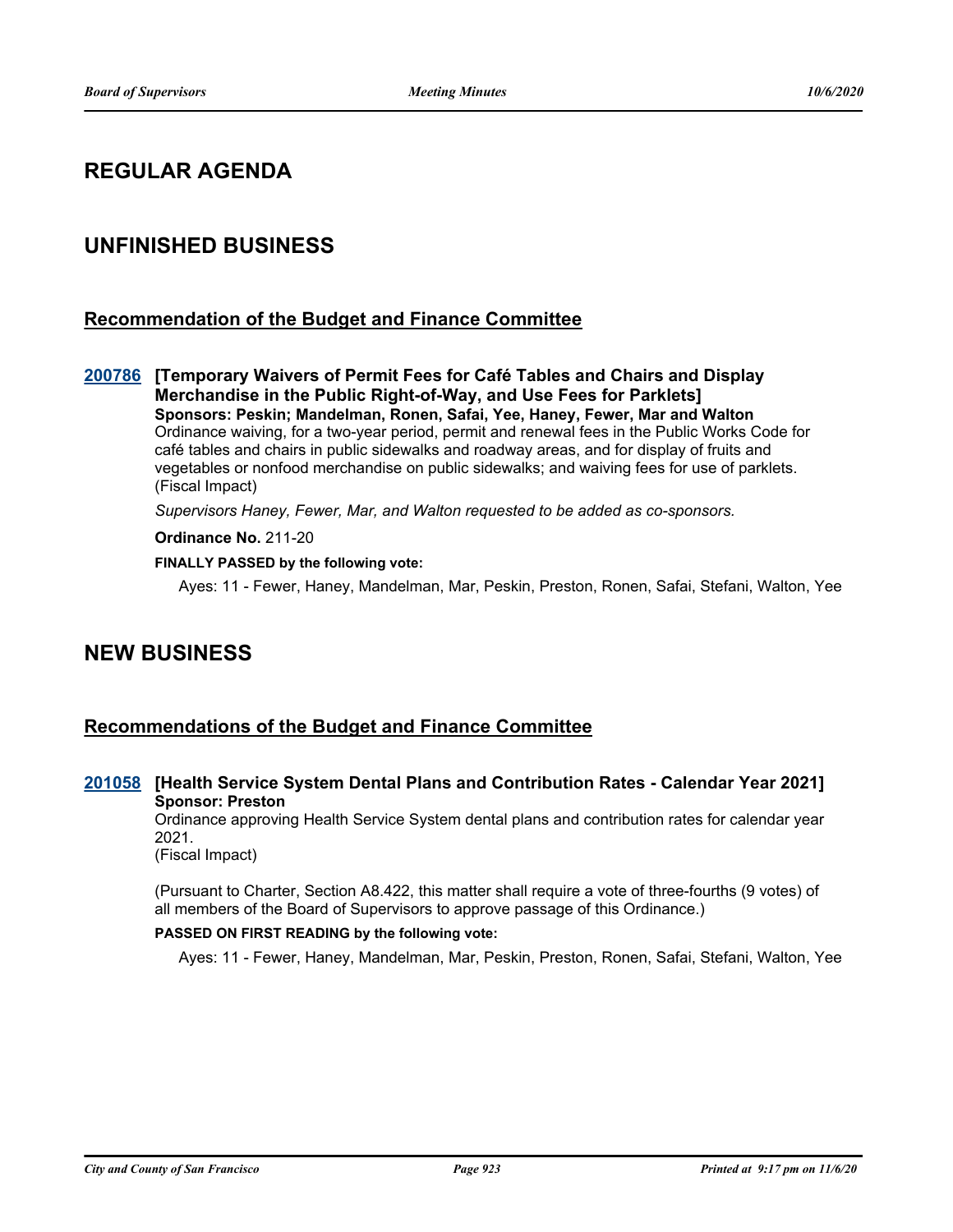*President Yee requested File Nos. 200178, 200179, 200180, 200181, 200182, 200183, 200184, 200185, 200186, 200187, 200188, 200189, 200190, 200191, 200192, 200193, 200194, 200195, 200196, 200197, 200198, 200199, 200200, 200201, 200202, 200203, 200204, 200205, 200206, and 200207 be called together.*

# **[Concession Lease Amendment - Tastes on the Fly SFO International, LLC dba [200178](http://sfgov.legistar.com/gateway.aspx?m=l&id=35614) Napa Farms Market; Mustards Grill; and Samovar Tea - Extension of Base Operating Term - \$910,000 Minimum Annual Guarantee]**

Resolution approving Amendment No. 1 to the International Terminal Food and Beverage Concessions Lease 3, Lease No. 16-0014, between Tastes On The Fly SFO International, LLC, and the City and County of San Francisco, acting by and through its Airport Commission, to extend the base operating term of the Lease by two years for one pre-security concession location, Samovar Tea, for a total term of July 1, 2017, through June 30, 2026, with three one-year options to extend, and two post-security concession locations, Napa Farms Market for a total term of June 1, 2018, through July 31, 2030, and Mustard Grill, for a total term of August 1, 2018, through July 31, 2030, with two one-year options to extend, with no change to the minimum annual guarantee of \$910,000. (Airport Commission)

#### **Resolution No.** 458-20

#### **ADOPTED by the following vote:**

Ayes: 11 - Fewer, Haney, Mandelman, Mar, Peskin, Preston, Ronen, Safai, Stefani, Walton, Yee

#### **[Concession Lease Amendment - Elevated Tastes SFO Inc. dba Tomokazu - [200179](http://sfgov.legistar.com/gateway.aspx?m=l&id=35615) Extension of Base Operating Term - \$165,000 Minimum Annual Guarantee]**

Resolution approving Amendment No. 1 to the International Terminal Food and Beverage Concession Lease 5, Lease No. 16-0016, between Elevated Tastes SFO Inc. dba Tomokazu, and the City and County of San Francisco, acting by and through its Airport Commission, to extend the base operating term of the Lease by two years for a total term of June 1, 2017, through May 31, 2029, with no changes to the minimum annual guarantee of \$165,000 with two one-year options to extend. (Airport Commission)

#### **Resolution No.** 459-20

#### **ADOPTED by the following vote:**

Ayes: 11 - Fewer, Haney, Mandelman, Mar, Peskin, Preston, Ronen, Safai, Stefani, Walton, Yee

# **[Concession Lease Amendment - SSP America, Inc. dba 1300 on Fillmore - [200180](http://sfgov.legistar.com/gateway.aspx?m=l&id=35616) Extension of Base Operating Term - \$279,000 Minimum Annual Guarantee]**

Resolution approving Amendment No. 2 to the International Terminal Food and Beverage Concession Lease 7, Lease No. 16-0017, between SSP America, Inc. dba 1300 on Fillmore, and the City and County of San Francisco, acting by and through its Airport Commission, to extend the base operating term of the Lease by two years for a total term of June 1, 2017, through May 31, 2029, with no change to the minimum annual guarantee of \$279,000 with two one-year options to extend. (Airport Commission)

#### **Resolution No.** 460-20

#### **ADOPTED by the following vote:**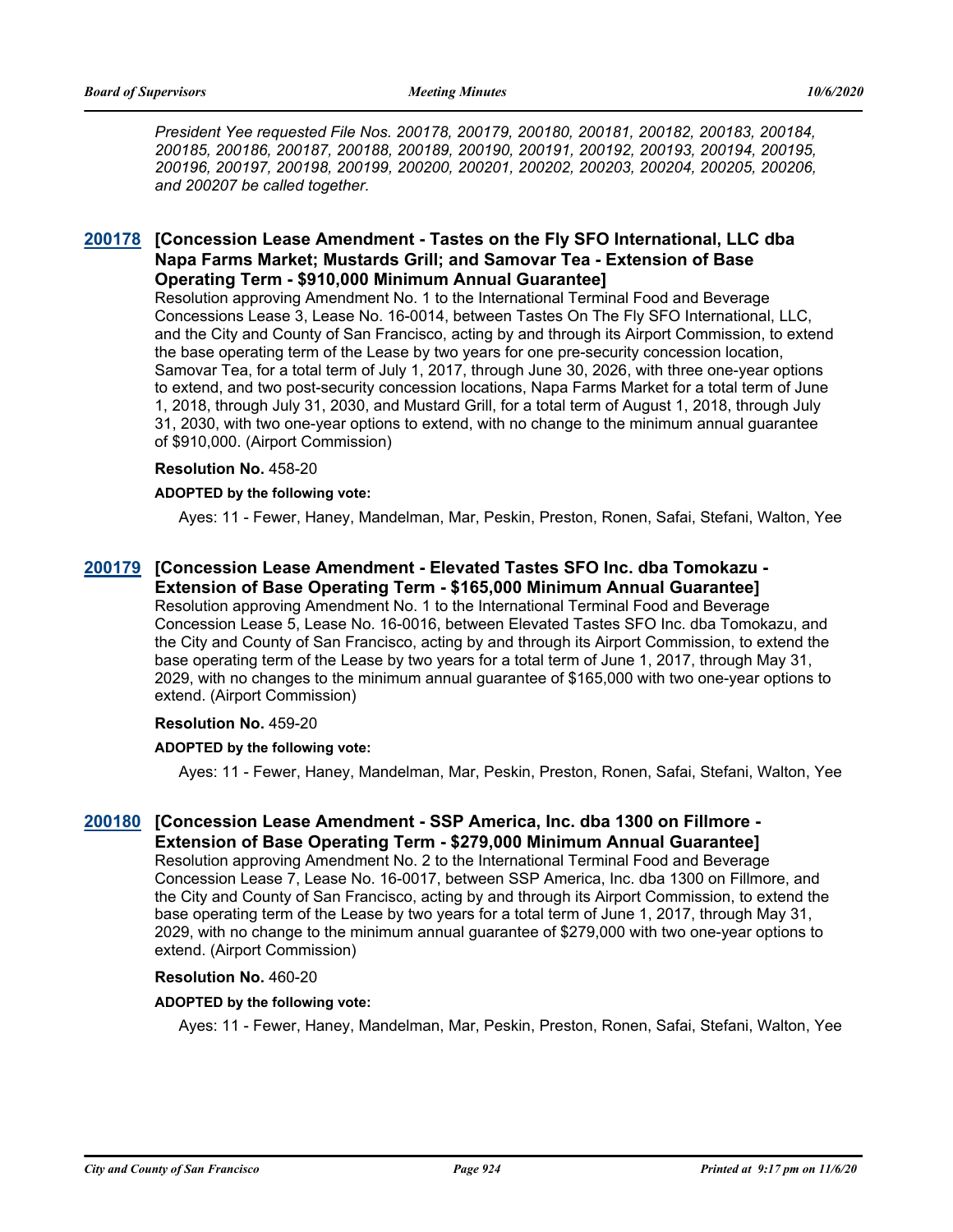#### **[Concession Lease Amendment - Joe & the Juice New York, LLC dba Joe & the [200181](http://sfgov.legistar.com/gateway.aspx?m=l&id=35617) Juice - Extension of Base Operating Term - \$150,000 Minimum Annual Guarantee]** Resolution approving Amendment No. 1 to the International Terminal Food and Beverage Concession Lease 8, Lease No. 16-0018, between Joe & The Juice New York, LLC, dba Joe & the Juice, and the City and County of San Francisco, acting by and through its Airport Commission, to extend the base operating term of the Lease by two years for a total term of January 1, 2017, through December 31, 2028, with no change to the minimum annual guarantee of \$150,000 with two one-year options to extend. (Airport Commission)

#### **Resolution No.** 461-20

#### **ADOPTED by the following vote:**

Ayes: 11 - Fewer, Haney, Mandelman, Mar, Peskin, Preston, Ronen, Safai, Stefani, Walton, Yee

# **[Concession Lease Amendment - Midfield Concession Enterprises, Inc. dba [200182](http://sfgov.legistar.com/gateway.aspx?m=l&id=35618) Roasting Plant - Extension of Base Operating Term - \$125,000 Minimum Annual Guarantee]**

Resolution approving Amendment No. 1 to the International Terminal Food and Beverage Concessions Lease 10, Lease No. 16-0020, between Midfield Concession Enterprises, Inc., dba Roasting Plant, and the City and County of San Francisco, acting by and through its Airport Commission, to extend the base operating term of the Lease by two years for a total term of September 1, 2017, through August 31, 2026, with no change to the minimum annual guarantee of \$125,000 with three one-year options to extend. (Airport Commission)

### **Resolution No.** 462-20

#### **ADOPTED by the following vote:**

Ayes: 11 - Fewer, Haney, Mandelman, Mar, Peskin, Preston, Ronen, Safai, Stefani, Walton, Yee

### **[Concession Lease Amendment - Bayport Concessions, LLC dba Koi Palace [200183](http://sfgov.legistar.com/gateway.aspx?m=l&id=35619) Express - Extension of Base Operating Term - \$155,000 Minimum Annual Guarantee]**

Resolution approving Amendment No. 1 to the International Terminal Food and Beverage Concessions Lease 11, Lease No. 16-0021, between Bayport Concessions, LLC, dba Koi Palace Express, and the City and County of San Francisco, acting by and through its Airport Commission, to extend the base operating term of the Lease by two years for a total term of May 1, 2017, through April 30, 2026, with no changes to the minimum annual guarantee of \$155,000 with three one-year options to extend. (Airport Commission)

#### **Resolution No.** 463-20

#### **ADOPTED by the following vote:**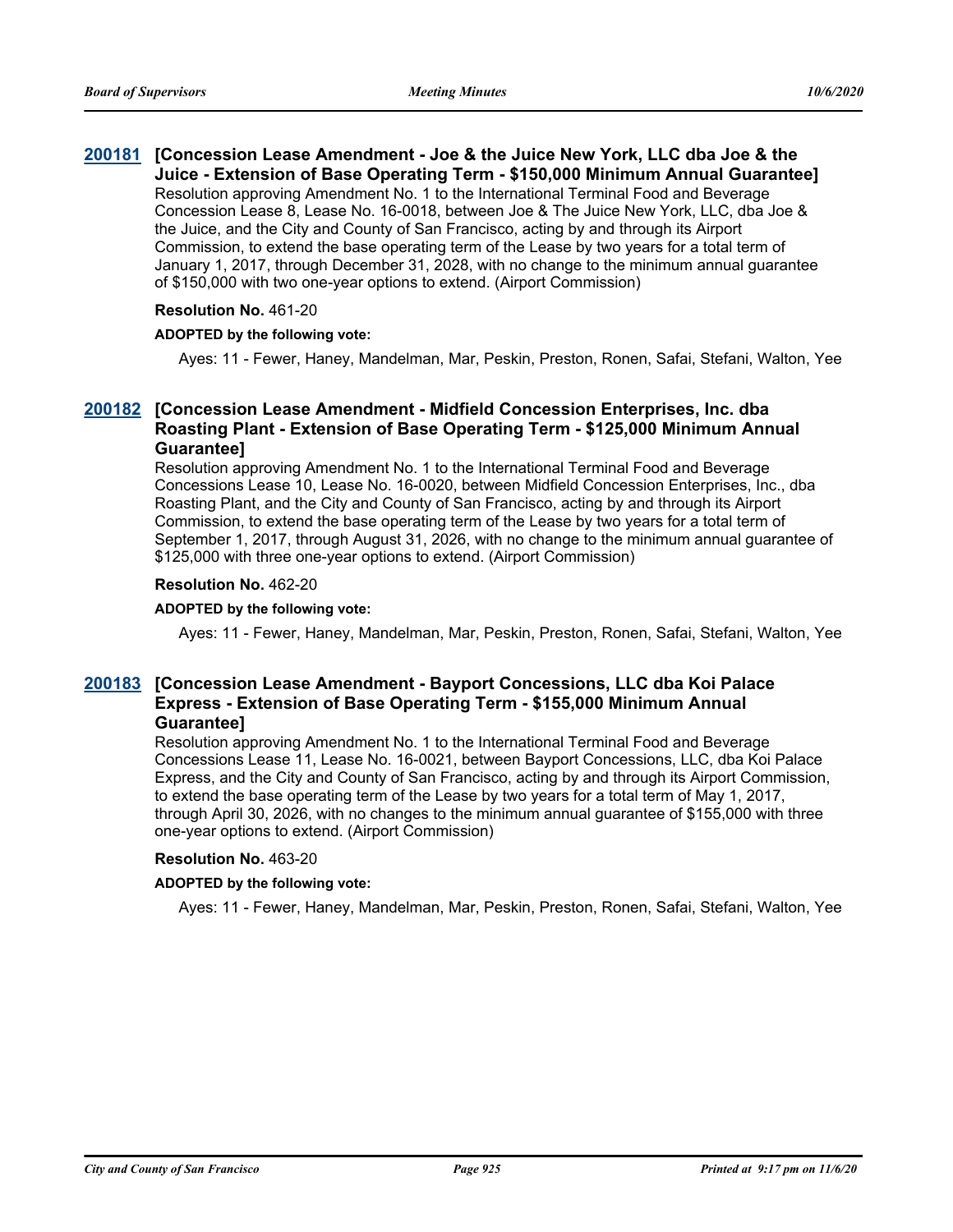# **[Concession Lease Amendment - San Francisco Soup Company dba Ladle & Leaf - [200184](http://sfgov.legistar.com/gateway.aspx?m=l&id=35620) Extension of Base Operating Term - \$250,000 Minimum Annual Guarantee]** Resolution approving Amendment No. 1 to the Terminal 3 Boarding Area F Food and Beverage Concession Lease 1, Lease No. 16-0309, between San Francisco Soup Company, dba Ladle &

Leaf, and the City and County of San Francisco, acting by and through its Airport Commission, to extend the base operating term of the Lease by two years for a total term October 1, 2018, through September 30, 2026, with no changes to the minimum annual guarantee of \$250,000 with two one-year options to extend. (Airport Commission)

### **Resolution No.** 464-20

### **ADOPTED by the following vote:**

Ayes: 11 - Fewer, Haney, Mandelman, Mar, Peskin, Preston, Ronen, Safai, Stefani, Walton, Yee

#### **[Concession Lease Amendment - Host International, Inc. dba Super Duper Burger - [200185](http://sfgov.legistar.com/gateway.aspx?m=l&id=35621) Extension of Base Operating Term - \$250,000 Minimum Annual Guarantee]**

Resolution approving Amendment No. 1 to the Terminal 3 Boarding Area F Food & Beverage Concession Lease 2, Lease No. 16-0310, between Host International, Inc. dba Super Duper Burger, and the City and County of San Francisco, acting by and through its Airport Commission, to extend the base operating term of the Lease by two years for a total term of September 1, 2018, through August 31, 2026, with no changes to the minimum annual guarantee of \$250,000 with two one-year options to extend. (Airport Commission)

### **Resolution No.** 465-20

#### **ADOPTED by the following vote:**

Ayes: 11 - Fewer, Haney, Mandelman, Mar, Peskin, Preston, Ronen, Safai, Stefani, Walton, Yee

# **[Concession Lease Amendment - Paradies Lagardere @ SFO, LLC dba Limon [200186](http://sfgov.legistar.com/gateway.aspx?m=l&id=35622) Rotisserie - Extension of Base Operating Term - \$250,000 Minimum Annual Guarantee]**

Resolution approving Amendment No. 1 to the Terminal 3 Boarding Area F Food and Beverage Concession Lease 3, Lease No. 16-0311, between Paradies Lagardere @ SFO, LLC, dba Limon Rotisserie, and the City and County of San Francisco, acting by and through its Airport Commission, to extend the base operating term of the Lease by two years for a total term of March 1, 2018, through February 28, 2026, with no changes to the minimum annual guarantee of \$250,000 with two one-year options to extend. (Airport Commission)

#### **Resolution No.** 466-20

#### **ADOPTED by the following vote:**

Ayes: 11 - Fewer, Haney, Mandelman, Mar, Peskin, Preston, Ronen, Safai, Stefani, Walton, Yee

# **[Concession Lease Amendment - Amoura International, Inc. dba Amoura Café - [200187](http://sfgov.legistar.com/gateway.aspx?m=l&id=35623) Extension of Base Operating Term - \$250,000 Minimum Annual Guarantee]**

Resolution approving Amendment No. 1 to the Terminal 3 Boarding Area F Food and Beverage Concession Lease 4, Lease No. 16-0312, between Amoura International, Inc. dba Amoura Café, and the City and County of San Francisco, acting by and through its Airport Commission, to extend the base operating term of the Lease by two years for a total term of April 1, 2018, through March 31, 2026, with no changes to the minimum annual guarantee of \$250,000 with two one-year options to extend. (Airport Commission)

### **Resolution No.** 467-20

#### **ADOPTED by the following vote:**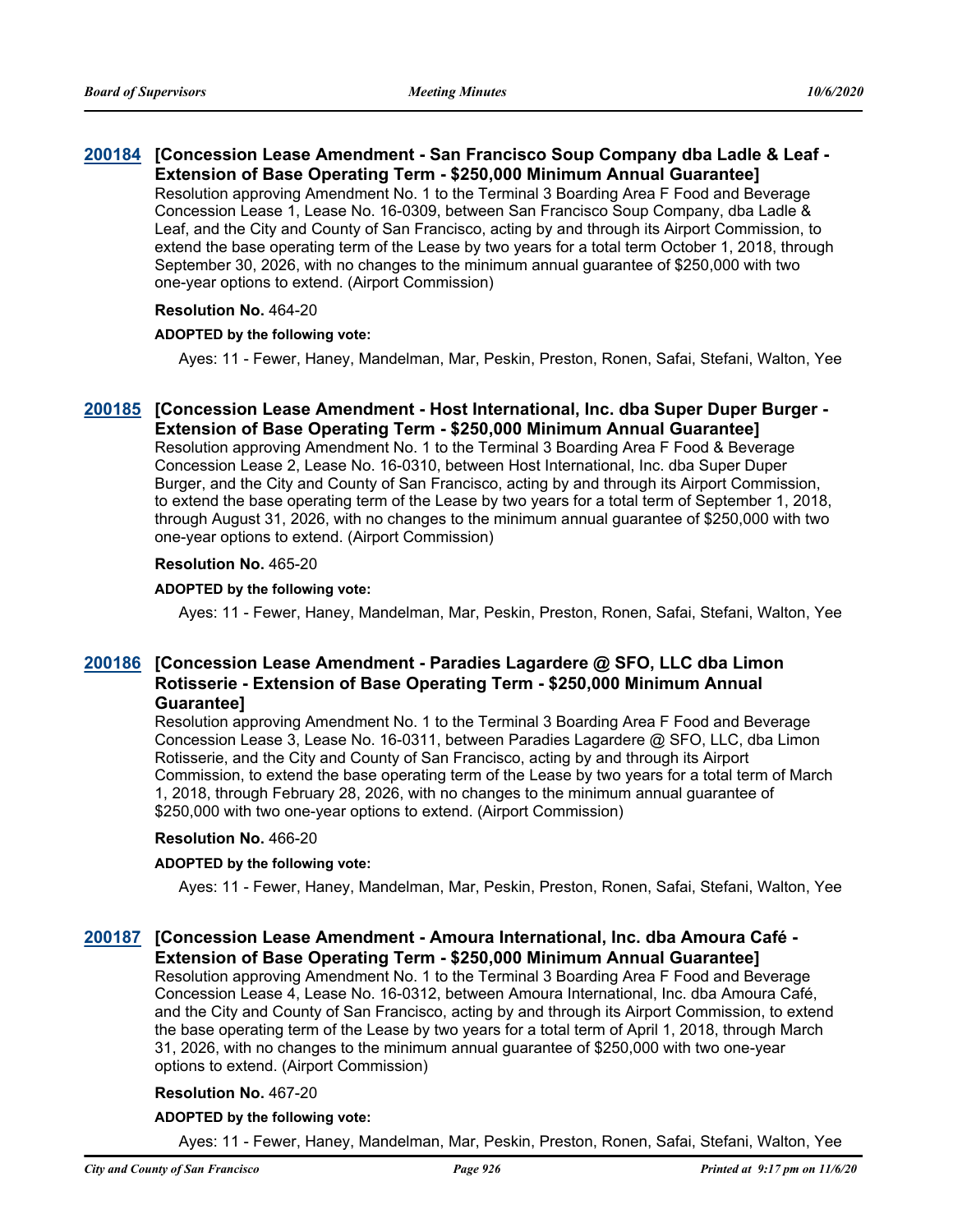# **[Concession Lease Amendment - Tastes on the Fly San Francisco, LLC dba San [200188](http://sfgov.legistar.com/gateway.aspx?m=l&id=35624) Francisco Giants Clubhouse - Extending Base Operating Term - \$650,000 Minimum Annual Guarantee]**

Resolution approving Amendment No. 1 to the Terminal 3 Boarding Area F Food and Beverage Concession Lease 7, Lease No. 16-0315, between Tastes on The Fly San Francisco, LLC, dba San Francisco Giants Clubhouse, and the City and County of San Francisco, acting by and through its Airport Commission, to extend the base operating term of the Lease by two years for a total term of April 1, 2018, through March 31, 2027, and with no change to the minimum annual guarantee of \$650,000 with two one-year options to extend. (Airport Commission)

#### **Resolution No.** 468-20

#### **ADOPTED by the following vote:**

Ayes: 11 - Fewer, Haney, Mandelman, Mar, Peskin, Preston, Ronen, Safai, Stefani, Walton, Yee

### **[Concession Lease Amendment - HFF-BRH SFO, LLC dba Farmerbrown - [200189](http://sfgov.legistar.com/gateway.aspx?m=l&id=35625) Extending Base Operating Term - \$1,000,000 Minimum Annual Guarantee]**

Resolution approving Amendment No. 1 to the Terminal 1 Boarding Area C Food and Beverage Concession Lease 8, Lease No. 16-0316, between HFF-BRH-SFO, LLC, dba Farmerbrown, and the City and County of San Francisco, acting by and through its Airport Commission, to extend the base operating term of the Lease by two years for a total term of November 1, 2018, through October 31, 2027, with no changes to the minimum annual guarantee of \$1,000,000 with two one-year options to extend. (Airport Commission)

#### **Resolution No.** 469-20

#### **ADOPTED by the following vote:**

Ayes: 11 - Fewer, Haney, Mandelman, Mar, Peskin, Preston, Ronen, Safai, Stefani, Walton, Yee

### **[Concession Lease Amendment - Stellar Partners, Inc. dba The New Stand - [200190](http://sfgov.legistar.com/gateway.aspx?m=l&id=35626) Extending Base Operating Term - \$814,144 Minimum Annual Guarantee]**

Resolution approving Amendment No. 1 to the International Terminal Newsstand and Specialty Retail Concession Lease 2, Lease No. 17-0208, between Stellar Partners, Inc., dba The New Stand, and the City and County of San Francisco, acting by and through its Airport Commission, to extend the base operating term of the Lease by two years for a total term of August 1, 2018, through July 31, 2027, with no changes to the minimum annual guarantee of \$814,144 with two one-year options to extend. (Airport Commission)

#### **Resolution No.** 470-20

#### **ADOPTED by the following vote:**

Ayes: 11 - Fewer, Haney, Mandelman, Mar, Peskin, Preston, Ronen, Safai, Stefani, Walton, Yee

### **[Concession Lease Amendment - DFS Group, LP dba DFS Watches - Extending [200191](http://sfgov.legistar.com/gateway.aspx?m=l&id=35627) Base Operating Term - \$380,000 Minimum Annual Guarantee]**

Resolution approving Amendment No. 1 to the International Terminal Newsstand and Specialty Retail Concession Lease 3, Lease No. 17-0209, between DFS Group, LP, dba DFS Watches, and the City and County of San Francisco, acting by and through its Airport Commission, to extend the base operating term of the Lease by two years for a total term of February 1, 2019, through January 31, 2028, with no change to the minimum annual guarantee of \$380,000 with two one-year options to extend. (Airport Commission)

#### **Resolution No.** 471-20

#### **ADOPTED by the following vote:**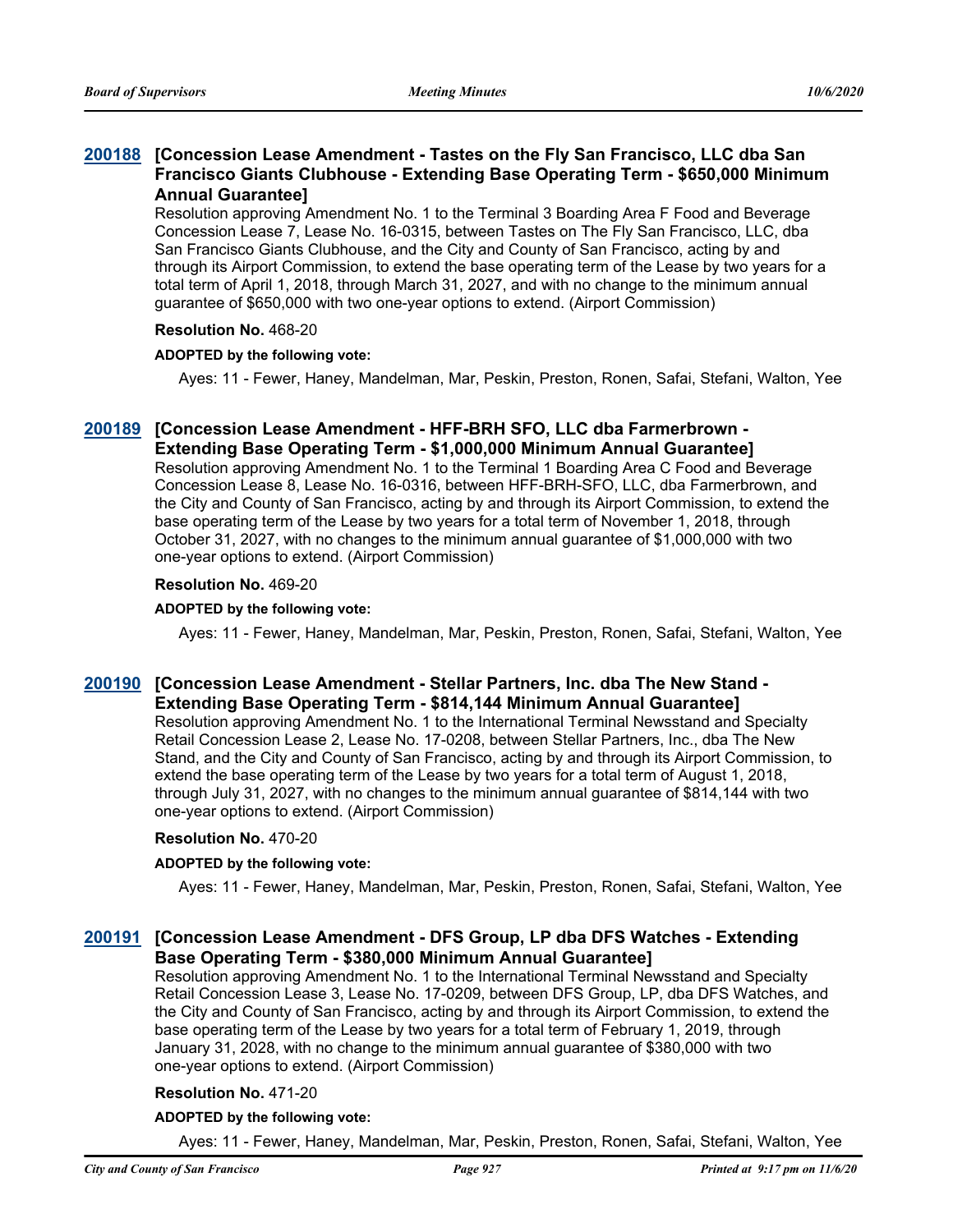#### **[Concession Lease Amendment - Canonica New York, LLC dba The Chocolate [200192](http://sfgov.legistar.com/gateway.aspx?m=l&id=35628) Market - Extending Base Operating Term - \$280,000 Minimum Annual Guarantee]** Resolution approving Amendment No. 1 to the International Terminal Newsstand and Specialty Retail Concession Lease 4, Lease No. 17-0210, between Canonica New York, LLC, dba The Chocolate Market, and the City and County of San Francisco, acting by and through its Airport Commission, to extend the base operating term of the Lease by two years for a total term of July 1, 2018, through June 30, 2027, with no changes to the minimum annual guarantee of \$280,000 with two one-year options to extend. (Airport Commission)

#### **Resolution No.** 472-20

#### **ADOPTED by the following vote:**

Ayes: 11 - Fewer, Haney, Mandelman, Mar, Peskin, Preston, Ronen, Safai, Stefani, Walton, Yee

#### **[Concession Lease Amendment - Stellar Partners, Inc. dba The New Stand - [200193](http://sfgov.legistar.com/gateway.aspx?m=l&id=35629) Extending Base Operating Term - \$1,531,761 Minimum Annual Guarantee]**

Resolution approving Amendment No. 1 to the International Terminal Newsstand and Specialty Retail Concession Lease 5, Lease No. 17-0211, between Stellar Partners, Inc., dba The New Stand, and the City and County of San Francisco, acting by and through its Airport Commission, to extend the base operating term of the Lease by two years for a total term of August 1, 2018, through July 31, 2027, with no changes to the minimum annual guarantee of \$1,531,761 with two one-year options to extend. (Airport Commission)

#### **Resolution No.** 473-20

#### **ADOPTED by the following vote:**

Ayes: 11 - Fewer, Haney, Mandelman, Mar, Peskin, Preston, Ronen, Safai, Stefani, Walton, Yee

# **[Concession Lease Amendment - SSP America, Inc. dba The Manufactory Food Hall [200194](http://sfgov.legistar.com/gateway.aspx?m=l&id=35630) and Marina's Café - Extending Base Operating Term - \$495,000 Minimum Annual Guarantee]**

Resolution approving Amendment No. 1 to the International Terminal "A" Food Hall and Café Concession Lease No. 17-0238, between SSP America, Inc., dba The Manufactory Food Hall and Marina's Café, and the City and County of San Francisco, acting by and through its Airport Commission, to extend the base operating term of the Lease by two years for a total term of January 1, 2019, through December 31, 2030, and with no changes to the minimum annual guarantee of \$495,000 and two one-year options to extend. (Airport Commission)

#### **Resolution No.** 474-20

#### **ADOPTED by the following vote:**

Ayes: 11 - Fewer, Haney, Mandelman, Mar, Peskin, Preston, Ronen, Safai, Stefani, Walton, Yee

### **[Concession Lease Amendment - Andre-Boudin Bakeries, Inc. dba Boudin Bakery [200195](http://sfgov.legistar.com/gateway.aspx?m=l&id=35631) & Café - Extending Base Operating Term - \$330,000 Minimum Annual Guarantee]**

Resolution approving Amendment No. 1 to the International Terminal "A" Historic Restaurant Concession Lease No. 17-0239, between Andre-Boudin Bakeries, Inc., dba Boudin Bakery & Café, and the City and County of San Francisco, acting by and through its Airport Commission, to extend the base operating term of the Lease by two years for a total term of October 1, 2018, through September 30, 2030, with no changes to the minimum annual guarantee of \$330,000 with two one-year options to extend. (Airport Commission)

#### **Resolution No.** 475-20

#### **ADOPTED by the following vote:**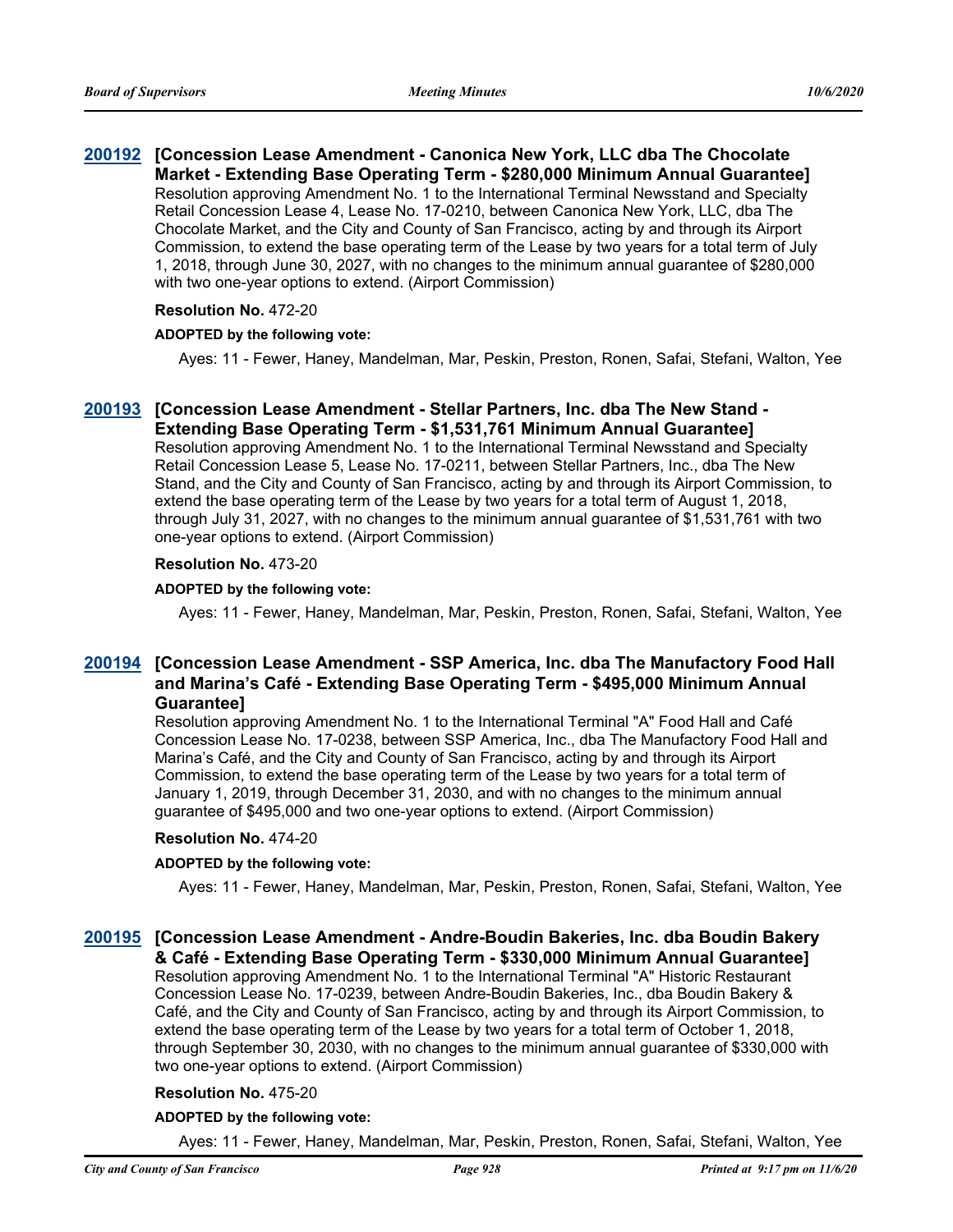#### **[Concession Lease Amendment - Black Point Coffee SFO, LLC dba Black Point [200196](http://sfgov.legistar.com/gateway.aspx?m=l&id=35632) Café - Extending Base Operating Term - \$165,000 Minimum Annual Guarantee]** Resolution approving Amendment No. 1 to the International Terminal "A" Coffee Kiosk Concession Lease No. 17-0254, between Black Point Coffee SFO, LLC, dba Black Point Café, and the City and County of San Francisco, acting by and through its Airport Commission, to extend the base operating term of the Lease by two years for a total term of January 1, 2020, through December 31, 2028, with no changes to the minimum annual guarantee of \$165,000 with two one-year options to extend. (Airport Commission)

#### **Resolution No.** 476-20

#### **ADOPTED by the following vote:**

Ayes: 11 - Fewer, Haney, Mandelman, Mar, Peskin, Preston, Ronen, Safai, Stefani, Walton, Yee

**[Concession Lease Amendment - Canonica New York, LLC dba The Chocolate [200197](http://sfgov.legistar.com/gateway.aspx?m=l&id=35633) Market - Extending Base Operating Term - \$225,000 Minimum Annual Guarantee]** Resolution approving Amendment No. 1 to the Terminal 2 Specialty Retail Concession Lease 3, Lease No. 18-0073, between Canonica New York, LLC, dba The Chocolate Market, and the City and County of San Francisco, acting by and through its Airport Commission, to extend the base operating term of the Lease by two years for a total term of April 6, 2019, through April 5, 2028, with no change to the minimum annual guarantee of \$225,000. (Airport Commission)

#### **Resolution No.** 477-20

#### **ADOPTED by the following vote:**

Ayes: 11 - Fewer, Haney, Mandelman, Mar, Peskin, Preston, Ronen, Safai, Stefani, Walton, Yee

### **[Concession Lease Amendment - SSP America, Inc. dba Sweet Maple - Extension [200198](http://sfgov.legistar.com/gateway.aspx?m=l&id=35634) of Base Operating Term - \$250,000 Minimum Annual Guarantee]**

Resolution approving Amendment No. 1 to the Terminal 2 Casual Dining Food & Beverage Concession Lease 6, Lease No. 18-0074, between SSP America, Inc., dba Sweet Maple, and the City and County of San Francisco, acting by and through its Airport Commission, to extend the base operating term of the Lease by two years, for a total term of May 1, 2019, through April 30, 2031, with no change to the minimum annual guarantee of \$250,000. (Airport Commission)

#### **Resolution No.** 478-20

#### **ADOPTED by the following vote:**

Ayes: 11 - Fewer, Haney, Mandelman, Mar, Peskin, Preston, Ronen, Safai, Stefani, Walton, Yee

# **[Concession Lease Amendment - InMotion Entertainment Group, LLC dba iStore - [200199](http://sfgov.legistar.com/gateway.aspx?m=l&id=35635) Extension of Base Operating Term - \$405,000 Minimum Annual Guarantee]**

Resolution approving Amendment No. 1 to the Terminal 1 Retail Concession Lease 1, Lease No. 18-0203, between InMotion Entertainment Group, LLC, dba iStore, and the City and County of San Francisco, acting by and through its Airport Commission, to extend the base operating term of the Lease by two years, for a total term of March 1, 2019, through July 31, 2031, with no change to the minimum annual guarantee of \$405,000. (Airport Commission)

#### **Resolution No.** 479-20

#### **ADOPTED by the following vote:**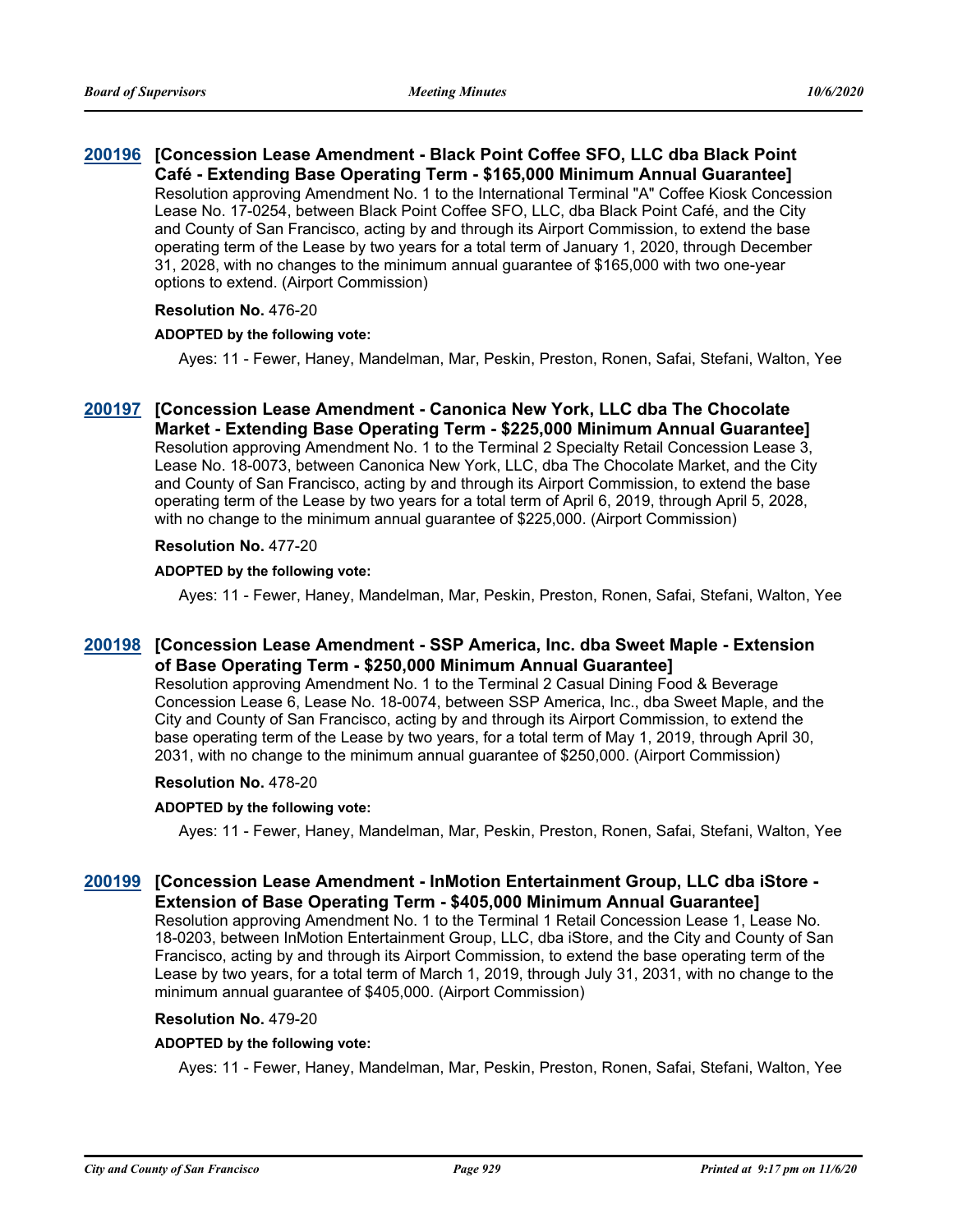#### **[Concession Lease Amendment - Paradies Lagardere @ SFO 2018, LLC dba Mills [200200](http://sfgov.legistar.com/gateway.aspx?m=l&id=35636) Cargo - Extension of Base Operating Term - \$700,000 Minimum Annual Guarantee]** Resolution approving Amendment No. 1 to the Terminal 1 Retail Concession Lease 2, Lease No. 18-0204, between Paradies Lagardere @ SFO 2018, LLC, dba Mills Cargo, and the City and County of San Francisco, acting by and through its Airport Commission, to extend the base operating term of the Lease by two years, for a total term of March 1, 2019, through July 31, 2028, with no change to the minimum annual guarantee of \$700,000 with two one-year options to extend. (Airport Commission)

#### **Resolution No.** 480-20

#### **ADOPTED by the following vote:**

Ayes: 11 - Fewer, Haney, Mandelman, Mar, Peskin, Preston, Ronen, Safai, Stefani, Walton, Yee

#### **[Concession Lease Amendment - Skyline Concessions, Inc. dba Skyline News - [200201](http://sfgov.legistar.com/gateway.aspx?m=l&id=35637) Extension of Base Operating Term - \$220,000 Minimum Annual Guarantee]**

Resolution approving Amendment No. 1 to the Terminal 1 Retail Concessions Lease 7, Lease No. 18-0208, between Skyline Concessions, Inc., dba Skyline News, and the City and County of San Francisco, acting by and through its Airport Commission, to extend the base operating term of the Lease by two years, for a total term of March 1, 2019, through July 31, 2028, with no change to the minimum annual guarantee of \$220,000 with two one-year options to extend. (Airport Commission)

#### **Resolution No.** 481-20

#### **ADOPTED by the following vote:**

Ayes: 11 - Fewer, Haney, Mandelman, Mar, Peskin, Preston, Ronen, Safai, Stefani, Walton, Yee

# **[Concession Lease Amendment - Bun Mee, LLC dba Bun Mee - Extension of Base [200202](http://sfgov.legistar.com/gateway.aspx?m=l&id=35638) Operating Term - \$365,000 Minimum Annual Guarantee]**

Resolution approving Amendment No. 1 to the Terminal 1 Food and Beverage Concession Lease 1, Lease No. 18-0209, between Bun Mee, LLC, dba Bun Mee, and the City and County of San Francisco, acting by and through its Airport Commission, to extend the base operating term of the Lease by two years, for a total term of February 1, 2019, through July 31, 2031, with no change to the minimum annual guarantee of \$365,000. (Airport Commission)

#### **Resolution No.** 482-20

#### **ADOPTED by the following vote:**

Ayes: 11 - Fewer, Haney, Mandelman, Mar, Peskin, Preston, Ronen, Safai, Stefani, Walton, Yee

### **[Concession Lease Amendment - SSP America, Inc. dba The Little Chihuahua - [200203](http://sfgov.legistar.com/gateway.aspx?m=l&id=35639) Extension of Base Operating Term - \$365,000 Minimum Annual Guarantee]**

Resolution approving Amendment No. 1 to the Terminal 1 Food and Beverage Concession Lease 2, Lease No. 18-0210, between SSP America, Inc., dba The Little Chihuahua, and the City and County of San Francisco, acting by and through its Airport Commission, to extend the base operating term of the Lease by two years, for a total term of August 1, 2019, through July 31, 2031, with no change to the minimum annual guarantee of \$365,000 with one two-year option to extend. (Airport Commission)

#### **Resolution No.** 483-20

#### **ADOPTED by the following vote:**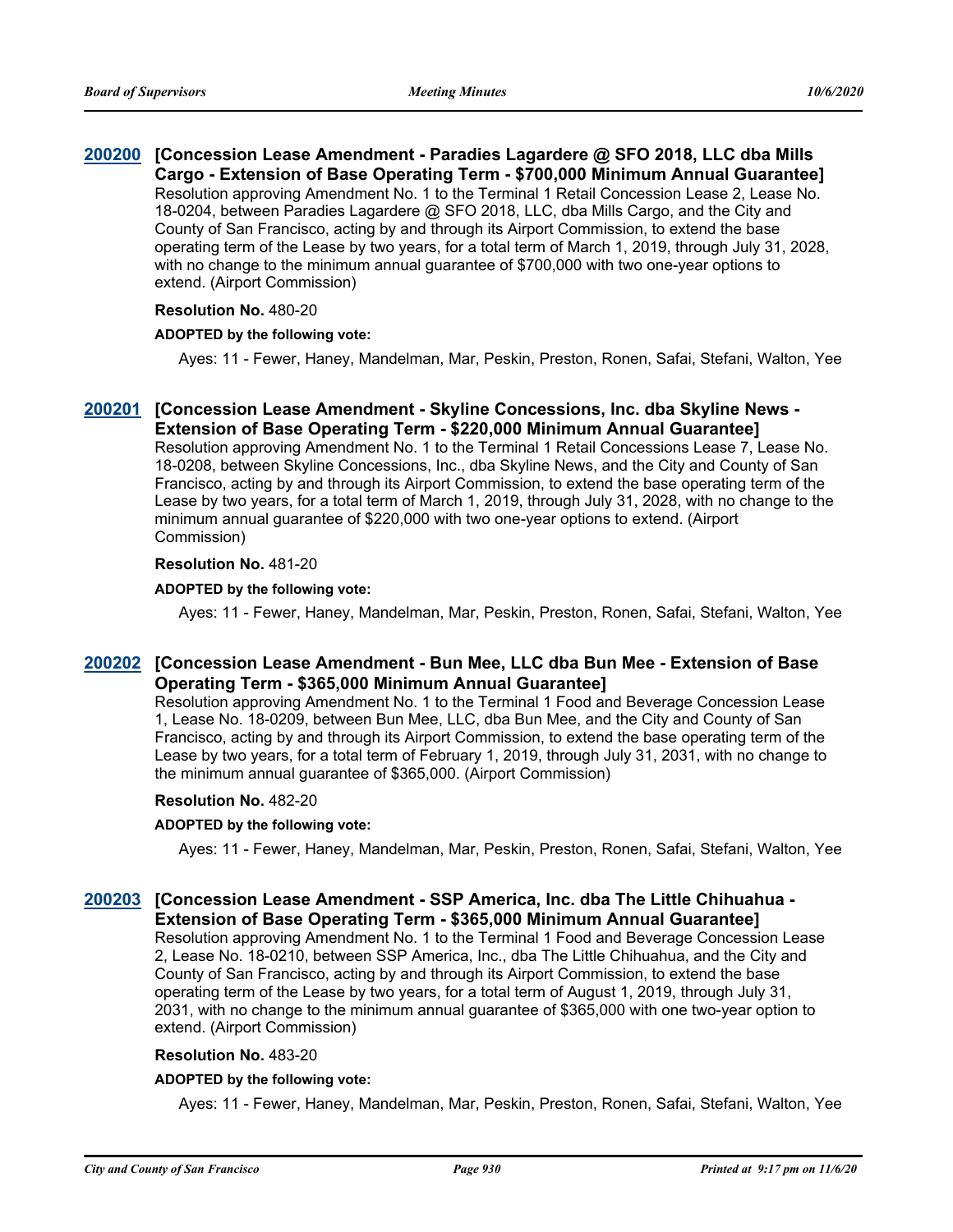### **[Concession Lease Amendment - Amy's Kitchen Restaurant Operating Company, [200204](http://sfgov.legistar.com/gateway.aspx?m=l&id=35640) LLC dba Amy's Drive Through - Extension of Base Operating Term - \$475,000 Minimum Annual Guarantee]**

Resolution approving Amendment No. 1 to the Terminal 1 Food and Beverage Concession Lease 3, Lease No. 18-0211, between Amy's Kitchen Restaurant Operating Company, LLC, dba Amy's Drive Through, and the City and County of San Francisco, acting by and through its Airport Commission, to extend the base operating term of the Lease by two years, for a total term of February 1, 2019, through July 31, 2031, with no change to the minimum annual guarantee of \$475,000 with one two-year option to extend. (Airport Commission)

#### **Resolution No.** 484-20

#### **ADOPTED by the following vote:**

Ayes: 11 - Fewer, Haney, Mandelman, Mar, Peskin, Preston, Ronen, Safai, Stefani, Walton, Yee

# **[Concession Lease Amendment - Paradies Lagardere @ SFO 2018 (F&B), LLC - [200205](http://sfgov.legistar.com/gateway.aspx?m=l&id=35641) Extension of Base Operating Term - \$600,000 Minimum Annual Guarantee]**

Resolution approving Amendment No. 1 to the Terminal 1 Food and Beverage Concession Lease 4, Lease No. 18-0212, between Paradies Lagardere @ SFO 2018 (F&B), LLC, and the City and County of San Francisco, acting by and through its Airport Commission, to extend the base operating term of the Lease by two years, for a total term of February 1, 2019, through July 31, 2031, with no change to the minimum annual guarantee of \$600,000 with one two-year option to extend. (Airport Commission)

#### **Resolution No.** 485-20

#### **ADOPTED by the following vote:**

Ayes: 11 - Fewer, Haney, Mandelman, Mar, Peskin, Preston, Ronen, Safai, Stefani, Walton, Yee

### **[Concession Lease Amendment - Tastes on the Fly San Francisco, LLC dba [200206](http://sfgov.legistar.com/gateway.aspx?m=l&id=35642) Starbird - Extension of Base Operating Term - \$310,000 Minimum Annual Guarantee]**

Resolution approving Amendment No. 1 to the Terminal 1 Food and Beverage Concession Lease 5, Lease No. 18-0213, between Tastes on the Fly San Francisco, LLC, dba Starbird, and the City and County of San Francisco, acting by and through its Airport Commission, to extend the base operating term of the Lease by two years, for a total term of February 1, 2019, through July 31, 2031, with no change to the minimum annual guarantee of \$310,000 with one two-year option to extend. (Airport Commission)

#### **Resolution No.** 486-20

#### **ADOPTED by the following vote:**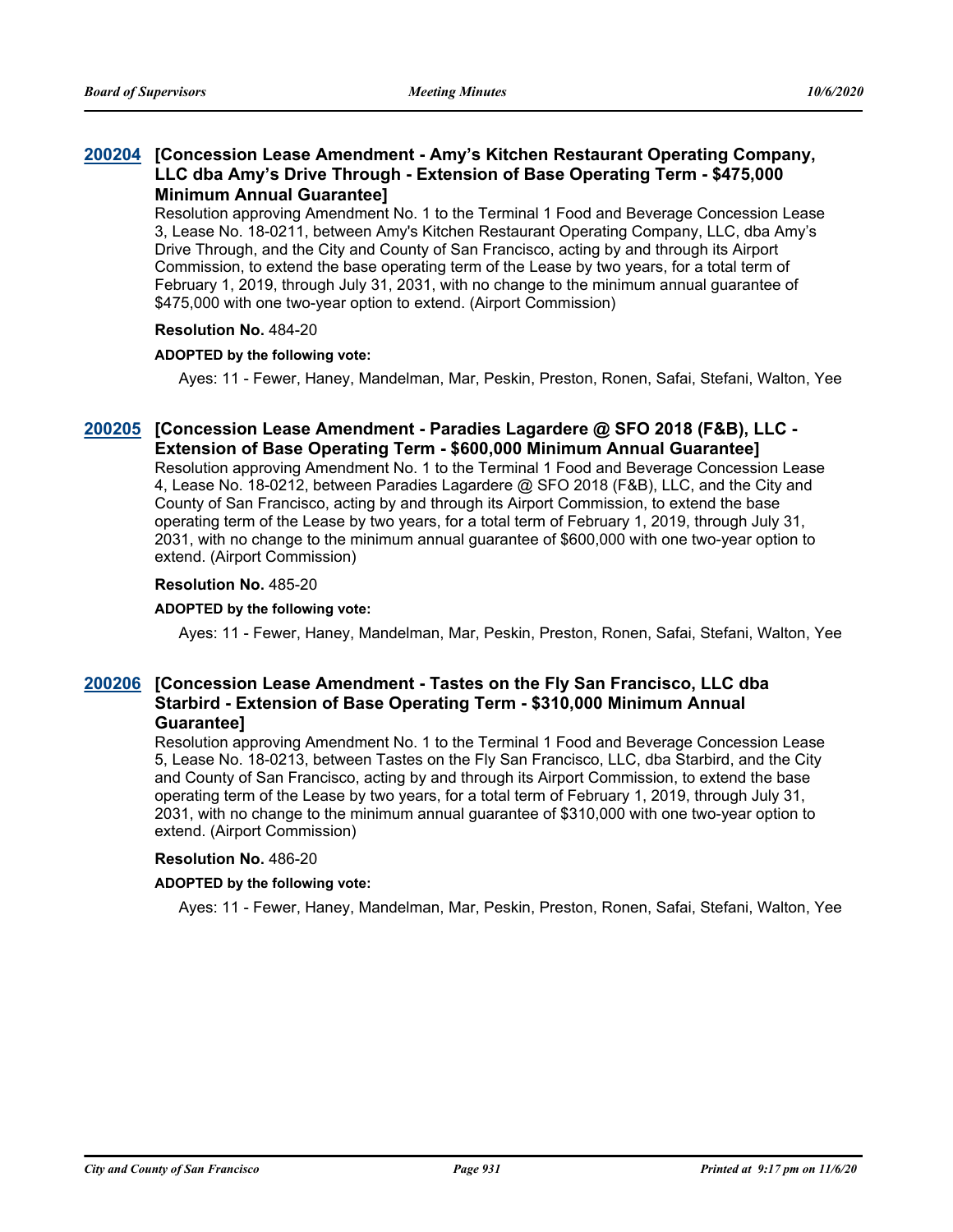# **[Concession Lease Amendment - Soaring Food Group, LLC dba Illy's Cafe - [200207](http://sfgov.legistar.com/gateway.aspx?m=l&id=35643) Extension of Base Operating Term - \$385,000 Minimum Annual Guarantee]**

Resolution approving Amendment No. 1 to the Terminal 1 Food and Beverage Concession Lease 6, Lease No. 18-0214, between Soaring Food Group, LLC, dba Illy's Café, and the City and County of San Francisco, acting by and through its Airport Commission, to extend the base operating term of the Lease by two years, for a total term of February 1, 2019, through July 31, 2031, with no change to the minimum annual guarantee of \$385,000 with one two-year option to extend. (Airport Commission)

#### **Resolution No.** 487-20

#### **ADOPTED by the following vote:**

Ayes: 11 - Fewer, Haney, Mandelman, Mar, Peskin, Preston, Ronen, Safai, Stefani, Walton, Yee

# **[Accept and Expend In-Kind Gift - Retroactive - Deloitte Consulting LLP - Strategic [200979](http://sfgov.legistar.com/gateway.aspx?m=l&id=36415) Planning Sessions - Estimated at \$40,000]**

#### **Sponsor: Fewer**

Resolution retroactively authorizing the Office of the District Attorney to accept and expend an in-kind gift estimated at \$40,000 from Deloitte Consulting LLP for strategic planning sessions from July 2020, through September 2020. (District Attorney)

*Privilege of the floor was granted unanimously to Tara Anderson (Office of the District Attorney) who responded to questions raised throughout the discussion.*

#### **Resolution No.** 489-20

#### **ADOPTED by the following vote:**

Ayes: 11 - Fewer, Haney, Mandelman, Mar, Peskin, Preston, Ronen, Safai, Stefani, Walton, Yee

### **[Modification of Easement Deed - Koret Foundation - SFPUC Parcel 22 - Located in [201016](http://sfgov.legistar.com/gateway.aspx?m=l&id=36452) South San Francisco, California]**

Resolution approving the First Amendment to Easement Deed between the Koret Foundation and the City and County of San Francisco, acting by and through its San Francisco Public Utilities Commission (SFPUC), for the purpose of clarifying and amending the respective rights of the parties to the Grant Deed, dated April 6, 1907, (Original Deed) with respect to SFPUC Parcel 22 located between West Orange Avenue and Southwood Drive in South San Francisco, California; and authorizing the Director of Property and/or the SFPUC's General Manager to execute documents, make certain modifications, and take certain actions in furtherance of this Resolution, as defined herein. (Public Utilities Commission)

#### **Resolution No.** 490-20

#### **ADOPTED by the following vote:**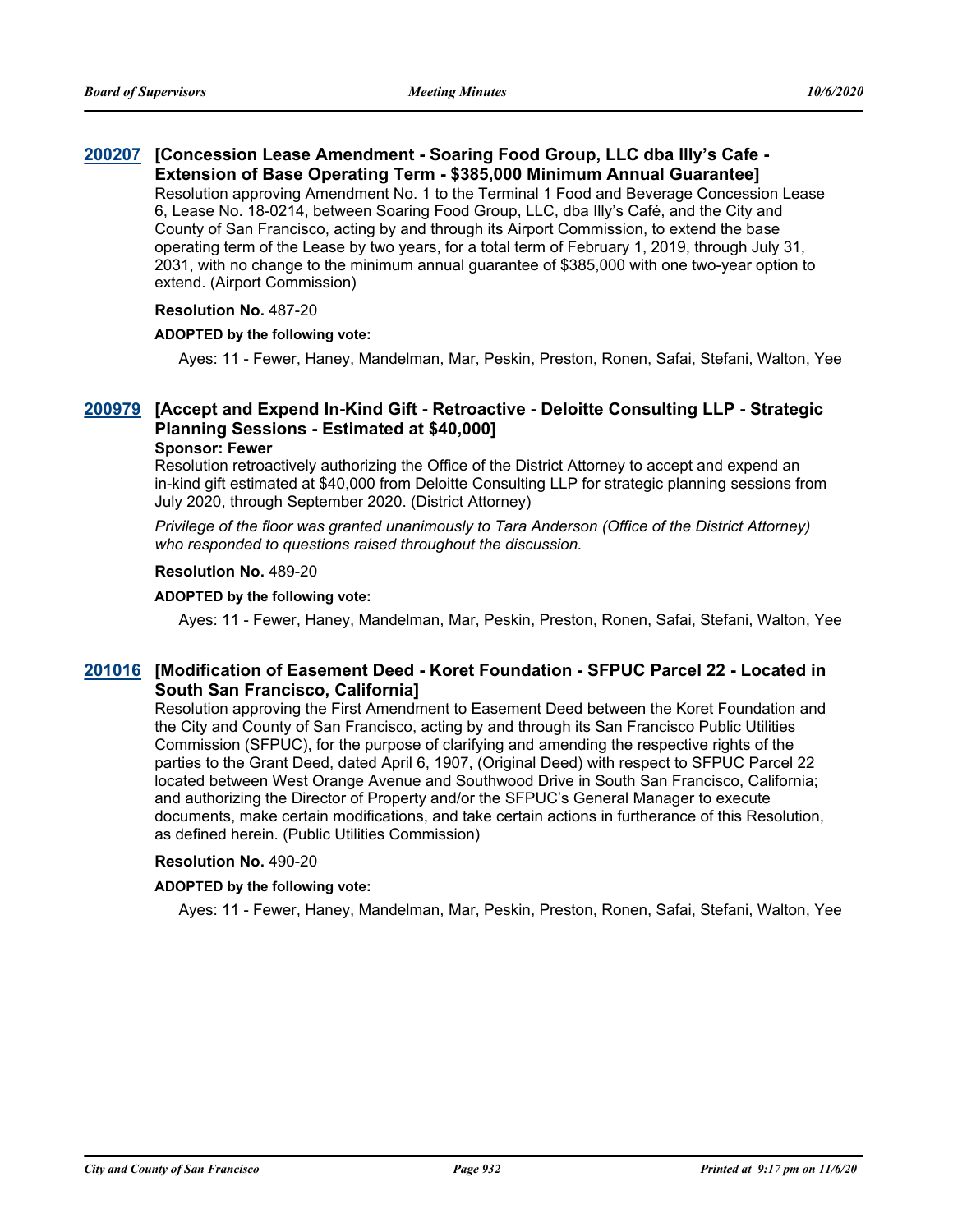# **[Quitclaim Deed for Transfer of Existing Street, Sunnyvale, California - City of [201017](http://sfgov.legistar.com/gateway.aspx?m=l&id=36453) Sunnyvale - \$0]**

Resolution authorizing the Director of Property to execute a Quitclaim Deed for the conveyance of real property by the City and County of San Francisco to the City of Sunnyvale, commonly known as a portion of Manzano Way, Assessor's Parcel Block No. 104-28-069, (the Existing Street) free of charge; adopting findings under the California Environmental Quality Act; adopting findings that the conveyance is consistent with the General Plan, and the priority policies of Planning Code, Section 101.1; adopting findings declaring that real property is "exempt surplus land;" and authorizing the Director of Property to execute any documents, make certain modifications, and take certain actions in furtherance of this Resolution, as defined herein. (Public Utilities Commission)

#### **Resolution No.** 491-20

#### **ADOPTED by the following vote:**

Ayes: 11 - Fewer, Haney, Mandelman, Mar, Peskin, Preston, Ronen, Safai, Stefani, Walton, Yee

#### **[Standard Agreement - California Department of Housing and Community [201063](http://sfgov.legistar.com/gateway.aspx?m=l&id=36499) Development - Homekey Grant - Hotel Granada - Not to Exceed \$45,000,000] Sponsors: Mayor; Peskin**

Resolution authorizing the Department of Homelessness and Supportive Housing (HSH) to execute a Standard Agreement for up to \$45,000,000 of Homekey grant funds from the California Department of Housing and Community Development to Episcopal Community Services for the acquisition of the Hotel Granada at 1000 Sutter Street for Permanent Supportive Housing, for a term to be determined; approving and authorizing HSH to commit up to \$23,000,000 in permanent funds and additional operational subsidies over five years to satisfy local match requirements; and affirming the Planning Department's determination under the California Environmental Quality Act. (Department of Homelessness and Supportive Housing) (Fiscal Impact)

# **Resolution No.** 445-20

# **ADOPTED by the following vote:**

Ayes: 11 - Fewer, Haney, Mandelman, Mar, Peskin, Preston, Ronen, Safai, Stefani, Walton, Yee

# **[Multifamily Housing Revenue Bonds - 53 Colton Street - Not to Exceed [201064](http://sfgov.legistar.com/gateway.aspx?m=l&id=36500) \$33,520,000]**

#### **Sponsor: Mayor**

Resolution authorizing the issuance, sale and delivery of multifamily housing revenue bonds in one or more series in an aggregate principal amount not to exceed \$33,520,000 for the purpose of providing financing for the acquisition and construction of a 96-unit multifamily rental housing project located at 53 Colton Street; approving the form of and authorizing the execution of an indenture of trust providing the terms and conditions of the bonds; approving the form of and authorizing the execution of a regulatory agreement and declaration of restrictive covenants; approving the form of and authorizing the execution of a loan agreement; authorizing the collection of certain fees; approving modifications, changes, and additions to the documents; ratifying and approving any action heretofore taken in connection with the bonds and the project, as defined herein; granting general authority to City officials to take actions necessary to implement this Resolution, as defined herein; and related matters, as defined herein.

#### **Resolution No.** 492-20

#### **ADOPTED by the following vote:**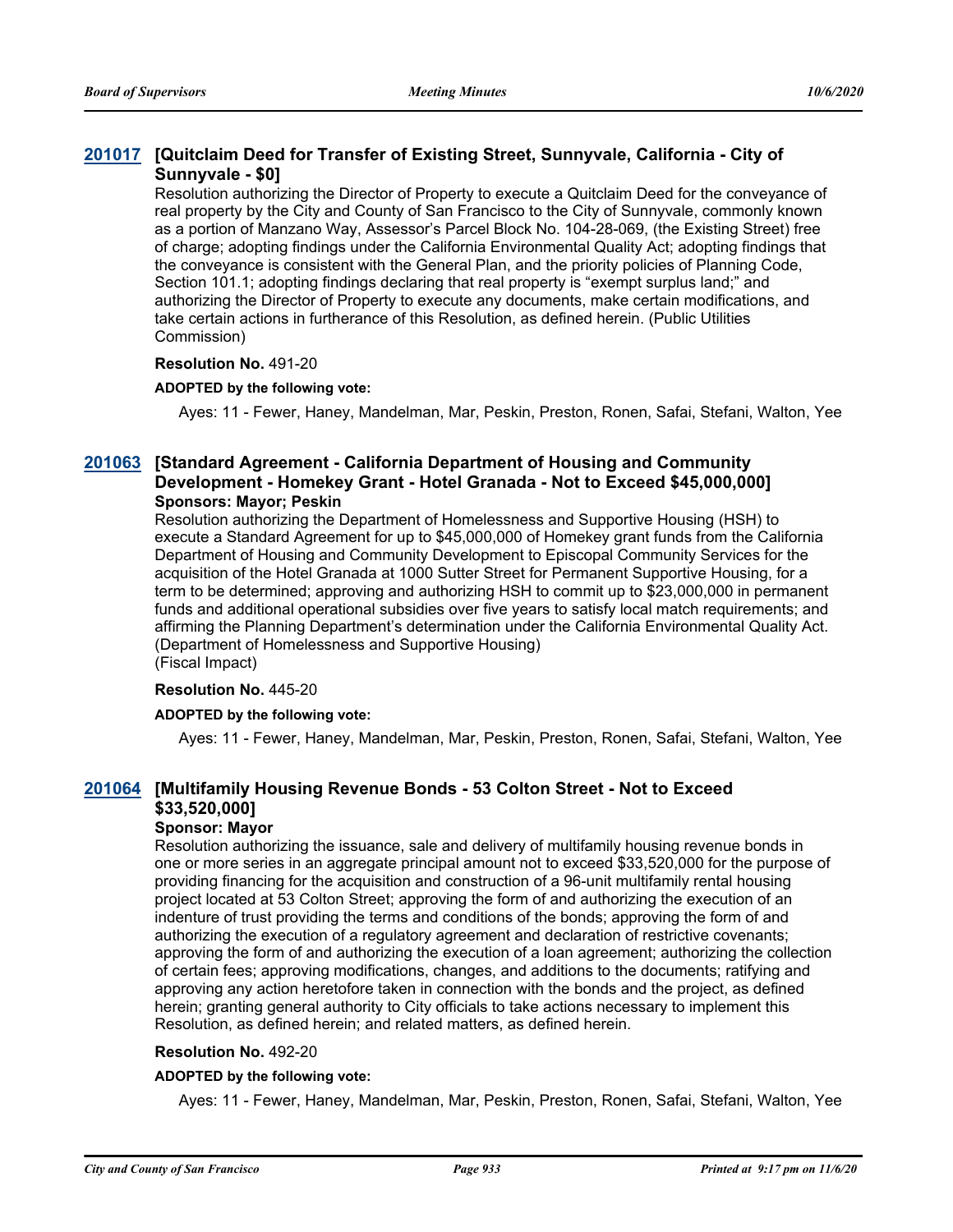#### **[Accept and Expend Grant - San Francisco Bay Restoration Authority - Heron's [201065](http://sfgov.legistar.com/gateway.aspx?m=l&id=36501) Head Park Shoreline Resilience Project Phase I - \$297,000] Sponsors: Mayor; Walton and Peskin**

Resolution authorizing the Port of San Francisco to accept and expend a grant in the amount of \$297,000 from the San Francisco Bay Restoration Authority to fund Phase I of the Heron's Head Park Shoreline Resilience Project from October 2020, through December 2027. (Port)

*Supervisor Peskin requested to be added as a co-sponsor.*

#### **Resolution No.** 446-20

#### **ADOPTED by the following vote:**

Ayes: 11 - Fewer, Haney, Mandelman, Mar, Peskin, Preston, Ronen, Safai, Stefani, Walton, Yee

# **Referred Without Recommendation from the Budget and Finance Committee**

# **[Real Property Lease - Twin Peaks Petroleum, Inc. - 598 Portola Drive - \$200,200 Per [200965](http://sfgov.legistar.com/gateway.aspx?m=l&id=36401) Year Base Rent]**

#### **Sponsor: Yee**

Resolution authorizing the lease of real property located at 598 Portola Drive with Twin Peaks Petroleum, Inc., a California corporation, doing business as Twin Peaks Auto Care, successor-in-interest to Michael Gharib, for an initial 25-year term at a base rent of \$200,200 per year with annual adjustments of three percent, with one five-year option to extend, to commence upon approval by the Board of Supervisors and Mayor, in their respective sole and absolute discretion. (Real Estate Department)

(Fiscal Impact)

*Supervisor Yee moved to continue this Resolution to the Board of Supervisors meeting of November 10, 2020. Before a second was identified, Supervisor Yee withdrew this motion.*

**Supervisor Yee, seconded by Supervisor Peskin, moved that this Resolution be RE-REFERRED to the Budget and Finance Committee. The motion carried by the following vote:**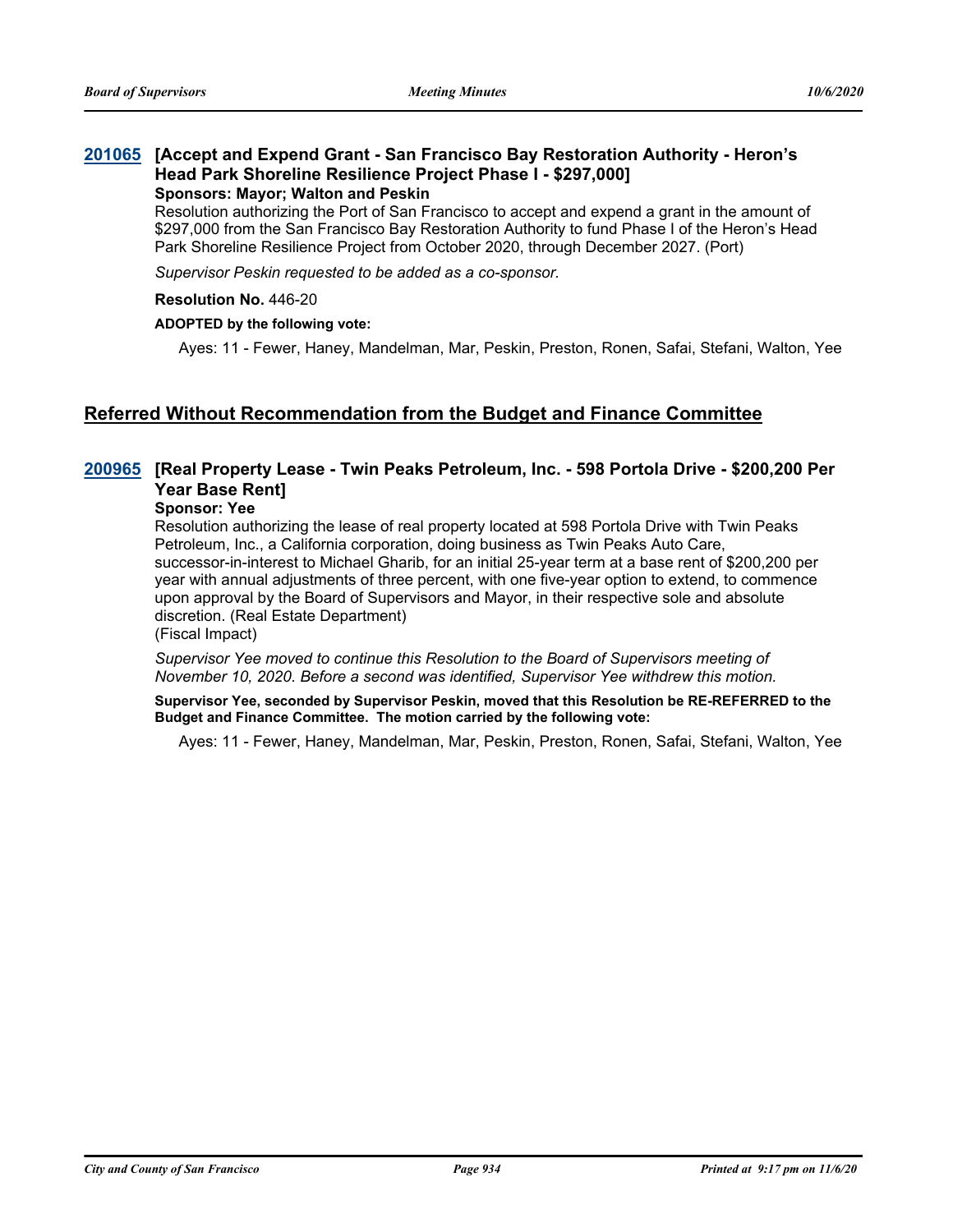# **Recommendation of the Public Safety and Neighborhood Services Committee**

#### **[200808](http://sfgov.legistar.com/gateway.aspx?m=l&id=36244) [Liquor License Transfer - 1351 Grant Avenue - Sotto Casa]**

Resolution determining that the transfer of a Type-20 off-sale beer and wine liquor license to Sopra Casa, LLC, doing business as Sotto Casa, located at 1351 Grant Avenue (District 3), will serve the public convenience or necessity of the City and County of San Francisco; and requesting that the California Department of Alcoholic Beverage Control impose conditions on the issuance of the license. (Public Safety and Neighborhood Services Committee)

#### **Resolution No.** 488-20

#### **ADOPTED by the following vote:**

Ayes: 11 - Fewer, Haney, Mandelman, Mar, Peskin, Preston, Ronen, Safai, Stefani, Walton, Yee

# **SPECIAL ORDER 2:30 P.M. - Recognition of Commendations**

*President Yee suspended all commendations during the declaration of local health emergency.*

# **SPECIAL ORDER 3:00 P.M.**

*President Yee requested File Nos. 200942, 200943, 200944, and 200945 be called together.*

### **[Hearing - Appeal of Conditional Use Authorization Disapproval - 552-554 Hill [200942](http://sfgov.legistar.com/gateway.aspx?m=l&id=36378) Street]**

Hearing of persons interested in or objecting to the disapproval of a Conditional Use Authorization pursuant to Sections 209.1, 303, and 317 of the Planning Code, for a proposed project at 552-554 Hill Street, Assessor's Parcel Block No. 3622, Lot No. 065, identified in Planning Case No. 2019-000013CUA, issued by the Planning Commission by Motion No. 20756, dated July 9, 2020, to allow the legalization of a dwelling unit merger of two residential flats and unauthorized removal and relocation of one dwelling unit to basement level within the RH-2 (Residential, House, Two-Family) Zoning District and the 40-X Height and Bulk District. (District 8) (Appellant: Sarah Hoffman of Zacks, Freedman & Patterson, PC, on behalf of Robert Roddick) (Filed August 10, 2020) (Clerk of the Board)

*President Yee opened the public hearing and Supervisor Mandelman indicated he would be making a motion to continue this matter to a future date. The President then inquired as to whether any individual wished to address the Board. There were no speakers. President Yee closed public on the proposed continuance.*

**Supervisor Mandelman, seconded by Supervisor Peskin, moved that this Hearing be CONTINUED to the Board of Supervisors meeting of November 10, 2020. The motion carried by the following vote:**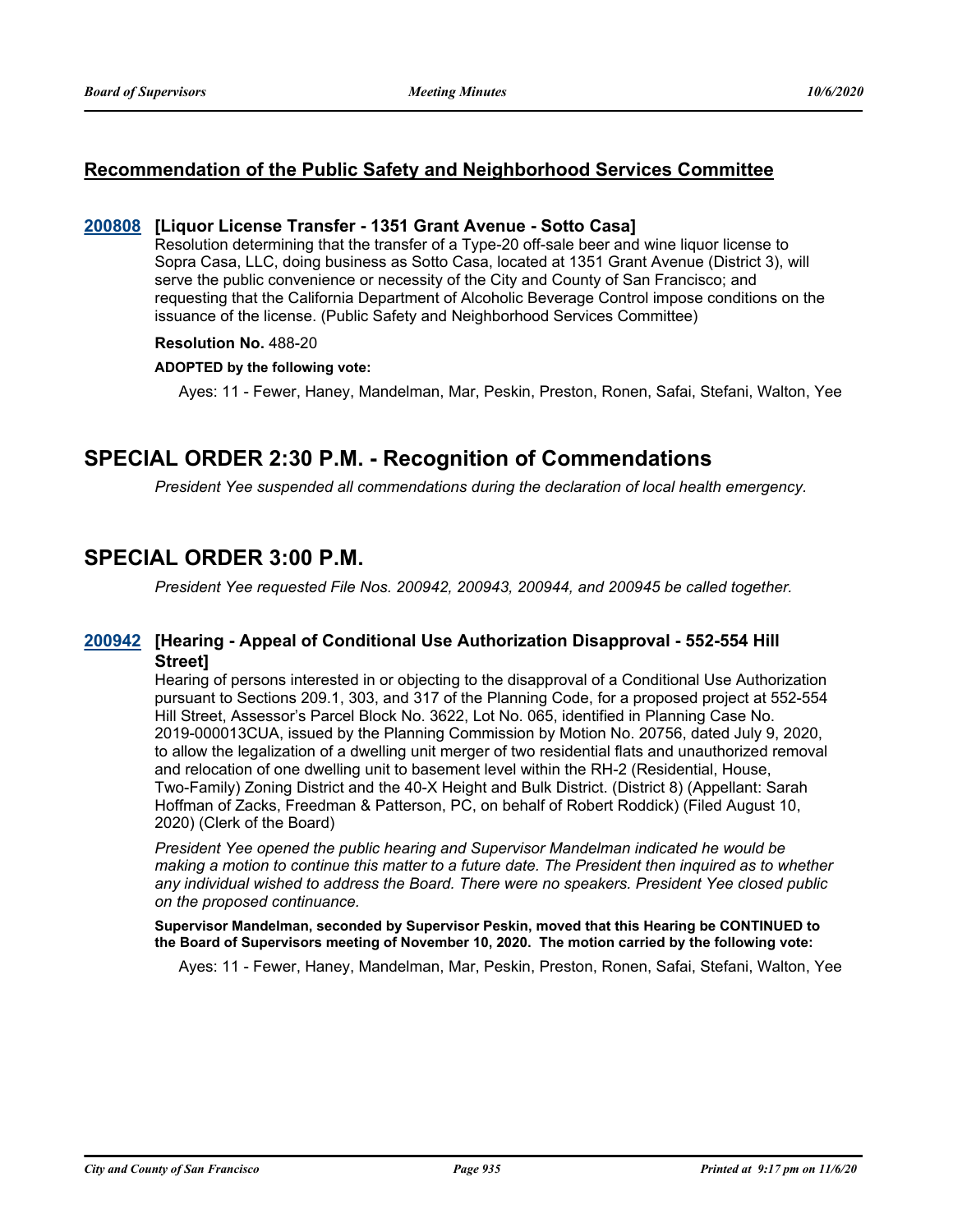# **[Approving the Decision of the Planning Commission and Disapproving [200943](http://sfgov.legistar.com/gateway.aspx?m=l&id=36379) Conditional Use Authorization - 552-554 Hill Street]**

Motion approving the decision of the Planning Commission by its Motion No. 20756, disapproving a Conditional Use Authorization, identified as Planning Case No. 2019-000013CUA, for a proposed project located at 552-554 Hill Street; and making environmental findings, and findings of consistency with the General Plan, and the eight priority policies of Planning Code, Section 101.1. (Clerk of the Board)

**Supervisor Mandelman, seconded by Supervisor Peskin, moved that this Motion be CONTINUED to the Board of Supervisors meeting of November 10, 2020. The motion carried by the following vote:**

Ayes: 11 - Fewer, Haney, Mandelman, Mar, Peskin, Preston, Ronen, Safai, Stefani, Walton, Yee

# **[Conditionally Disapproving Decision of the Planning Commission and Approving [200944](http://sfgov.legistar.com/gateway.aspx?m=l&id=36380) the Conditional Use Authorization - 552-554 Hill Street]**

Motion conditionally disapproving the decision of the Planning Commission by its Motion No. 20756, and approving a Conditional Use Authorization, identified as Planning Case No. 2019-000013CUA, for a proposed project at 552-554 Hill Street, subject to the adoption of written findings by the Board in support of this determination. (Clerk of the Board) (Charter, Section 4.105, and Planning Code, Section 308.1(d), provides that the Board of Supervisors may disapprove the decision of the Planning Commission by a vote of not less than two-thirds (8 votes) of the members of the Board.)

**Supervisor Mandelman, seconded by Supervisor Peskin, moved that this Motion be CONTINUED to the Board of Supervisors meeting of November 10, 2020. The motion carried by the following vote:**

Ayes: 11 - Fewer, Haney, Mandelman, Mar, Peskin, Preston, Ronen, Safai, Stefani, Walton, Yee

### **[Preparation of Findings Related to Conditional Use Authorization - 552-554 Hill [200945](http://sfgov.legistar.com/gateway.aspx?m=l&id=36381) Street]**

Motion directing the Clerk of the Board to prepare findings in support of the Board of Supervisors' decision to approve the proposed Conditional Use Authorization, identified as Planning Case No. 2019-000013CUA, for a proposed project at 552-554 Hill Street. (Clerk of the Board)

**Supervisor Mandelman, seconded by Supervisor Peskin, moved that this Motion be CONTINUED to the Board of Supervisors meeting of November 10, 2020. The motion carried by the following vote:**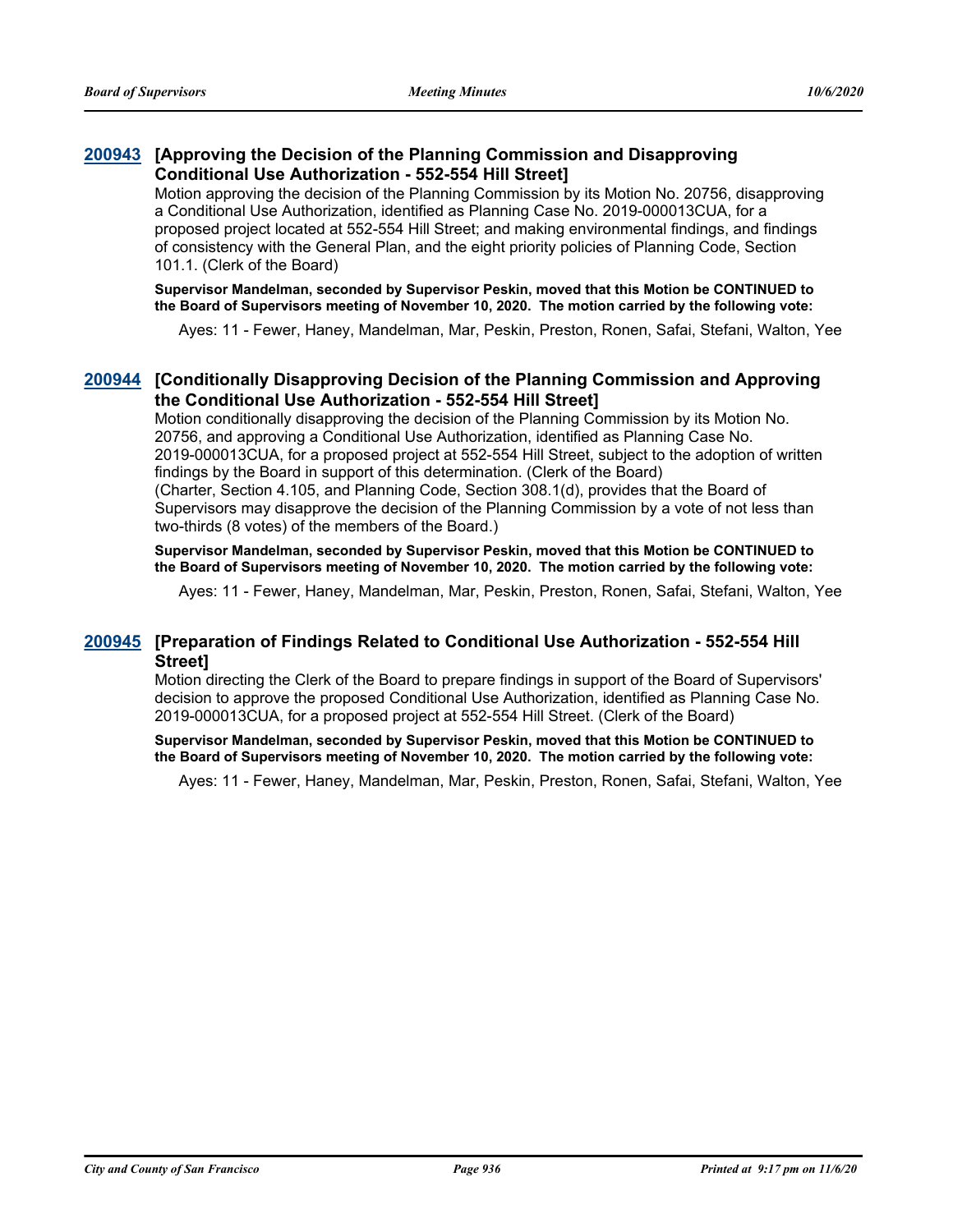# **SPECIAL ORDER 3:00 P.M.**

*President Yee requested File Nos. 200992, 200993, 200994, 200995, 200996, 200997, 200998, and 200999 be called together.*

# **Supervisor Fewer Excused from Voting**

*Supervisor Fewer requested to be excused from voting on File No. 200992, 200993, 200994, 200995, 200996, 200997, 200998, and 200999, due to a possible conflict of interest.*

**Supervisor Walton, seconded by Supervisor Mandelman, moved that Supervisor Fewer be excused from voting on File Nos. 200992, 200993, 200994, 200995, 200996, 200997, 200998, and 200999. The motion carried by the following vote:**

Ayes: 10 - Haney, Mandelman, Mar, Peskin, Preston, Ronen, Safai, Stefani, Walton, Yee Excused: 1 - Fewer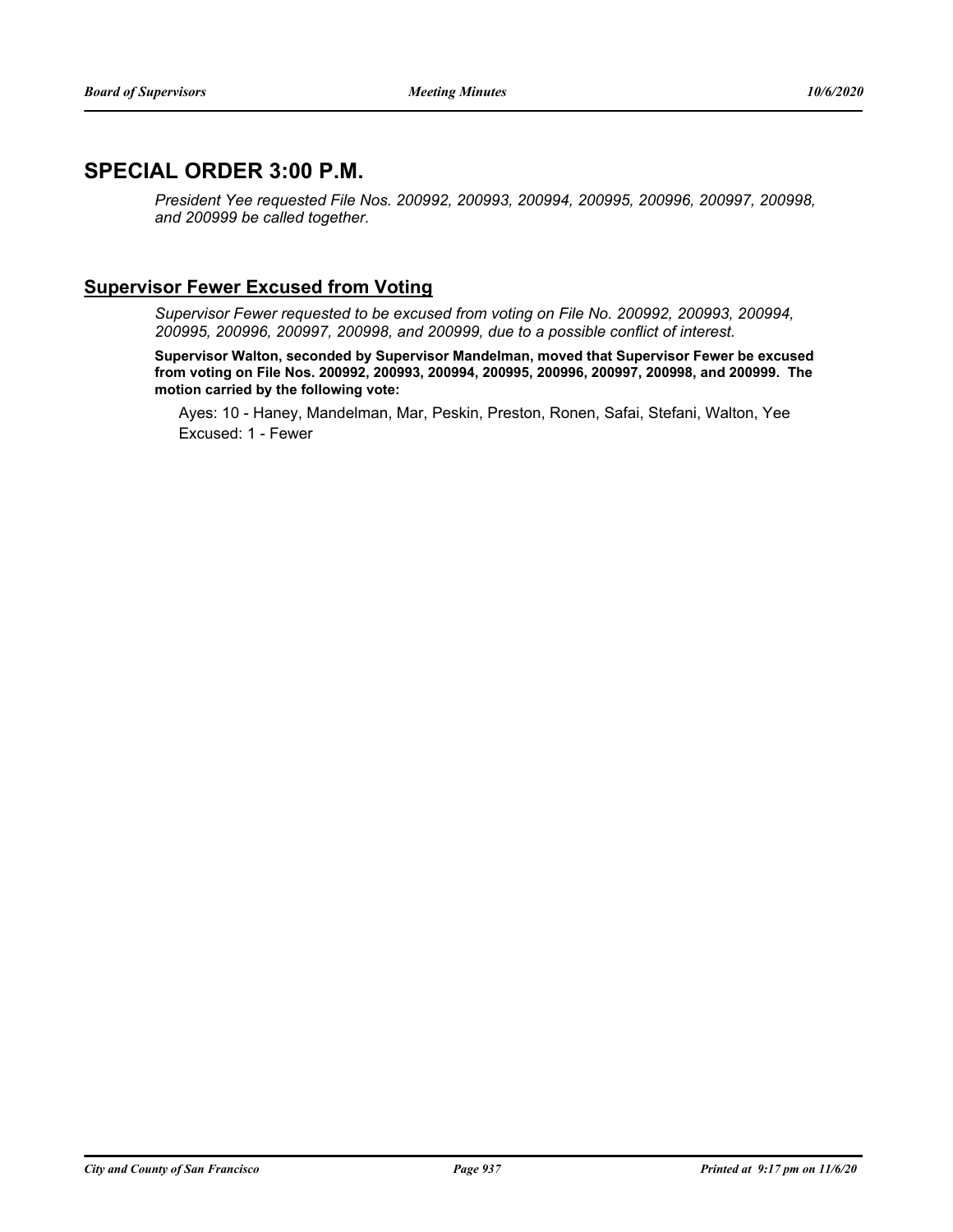### **[Hearing - Appeal of Determination of Exemption From Environmental Review - [200992](http://sfgov.legistar.com/gateway.aspx?m=l&id=36428) Proposed 2001-37th Avenue Project]**

Hearing of persons interested in or objecting to the determination of exemption from environmental review under the California Environmental Quality Act issued as a Categorical Exemption by the Planning Department, for the proposed project at 2001-37th Avenue, Assessor's Parcel Block No. 2094, Lot No. 006; to permit the addition of new stadium lights on an existing football field at St. Ignatius College Preparatory, to propose a lighting system at the J.B. Murphy Field Athletic Stadium to allow for evening use and a Verizon macro wireless telecommunications services (WTS) facility consisting of nine panel antennas that will be screened; to construct four 90 foot tall poles with LED light fixtures and the north-west pole would include the WTS facility and ancillary equipment with installation of each pole requiring up to approximately 30 feet of excavation below ground surface, resulting in a total of approximately 60 cubic yards of soil disturbance. (District 4) (Appellants: Michael Graf of Michael W. Graf Law Offices, on behalf of Saint Ignatius Neighborhood Association (SINA)) (Filed August 24, 2020) (Clerk of the Board)

*President Yee opened the public hearing and Supervisor Mar provided opening remarks. The President then inquired as to whether any individual wished to address the Board. Deborah Brown, Michael Graf, and Nina Manzo (Appellants) provided an overview of the appeal, responded to questions raised throughout the discussion, and further requested the Board to approve the appeal. Larry; Alan Makwitz; Timothy Gray; Matthew Griffin; Nina Simon; Denise; Ralph Lane; Speaker; Jay Manzo; Georgine; Katherine Howard; Bill; Debbie Montarano; Jessa Godard; Dr. David Crosby; Speaker; Kira Chen; Isabelle Burdabees; Speaker; Brendan Kanily; Roger Wong; Speaker; Eileen Boken; Paula Katz; Sarah Mon; Lance Melon; Matthew; Speaker; Tay Manzel; Peter Coach; spoke in support of the appeal. Aaron Starr, Jeffrey Horn, Don Lewis, and Wade Wietgrefe (Planning Department) provided an overview of the decision of the Planning Department and responded to questions raised throughout the discussion. Scott Emblidge and Michelle Nevin Levine (Project Sponsor) provided an overview of the project, responded to questions raised throughout the discussion, and further requested the Board to uphold the decision of the Planning Department. Mel Santos; Doug Calvin; Tom Kensella; Mark Broker; Jackie Krentella; Molly McMadden; Kiva; David Lumen; Hugh Donahue; Darskeep; John Barbari; Brian Veep; Izzy Sanwich; Tony Keen; Jackie Kaufman; Hayden Jacob; Speaker; Joel Secore; Briana Lucy; Soonye Lai; Sherrie Phillips; Sebastian; Randolph Guerra; Bill Moore; Kelly Sandelias; Stacy Leesey; Payton King; Mikey House; Grace Denegro; Lola Cherkeya; Yvonne Smith; Lydia Faulkeny; Tony Talk; Michael Thomas; Jeri Daisy; Sarah Cross; Speaker; Catherine Acada; Jack Watch; Kennedy Bruster; Tom Harlan; Dianna Fraser; Daniel Lombardy; Claire Honey; Sam Nai; Speaker; Lee Daniels; Ryan Stretch; Michael McNeil; Charlotte Hinickey; Ryan Makanyana; Erin Manning; Javon Fansikan; Dory Miller; Richard Chan; James McKenzie; Erica Morris; Derrick Wong; Speaker; Sarah Mon; Speaker; Kate Garrity; Sarah Estes Merrill; Shannon Munson; Isabella Tarag; spoke in support of the project and in opposition to the appeal. Maryalice Fischer and Deborah Brown (Appellants) provided a rebuttal and further requested the Board to approve the appeal. There were no other speakers. President Yee closed public comment and declared the public hearings heard and filed.*

#### **HEARD AND FILED**

#### **[200993](http://sfgov.legistar.com/gateway.aspx?m=l&id=36429) [Affirming the Categorical Exemption Determination - 2001-37th Avenue]**

Motion affirming the determination by the Planning Department that the proposed project at 2001-37th Avenue is categorically exempt from further environmental review. (Clerk of the Board)

#### **Motion No.** M20-144

**Supervisor Mar, seconded by Supervisor Safai, moved that this Motion be APPROVED. The motion carried by the following vote:**

Ayes: 9 - Haney, Mandelman, Mar, Preston, Ronen, Safai, Stefani, Walton, Yee Noes: 1 - Peskin Excused: 1 - Fewer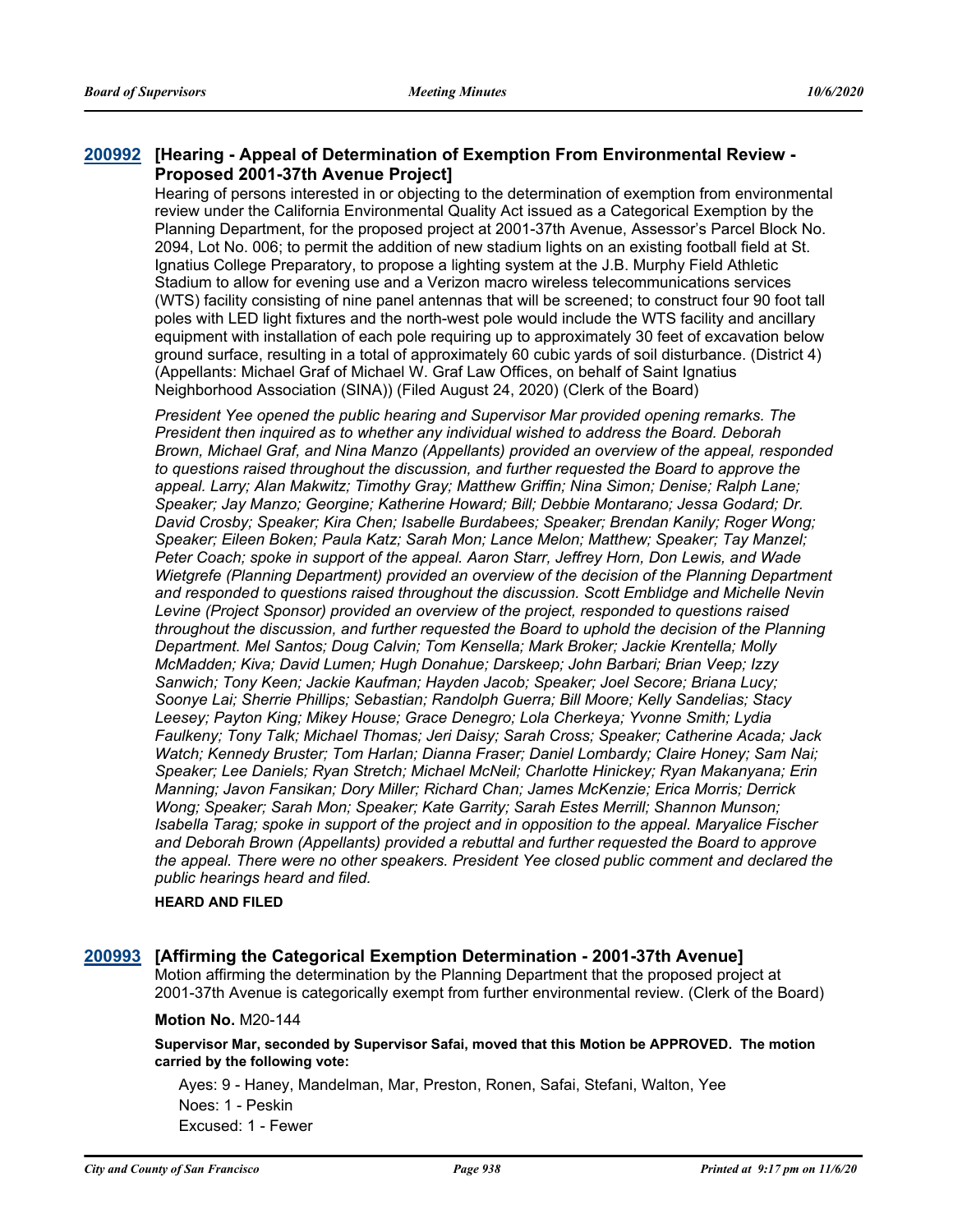# **[200994](http://sfgov.legistar.com/gateway.aspx?m=l&id=36430) [Conditionally Reversing the Exemption Determination - 2001-37th Avenue]**

Motion conditionally reversing the determination by the Planning Department that the proposed project at 2001-37th Avenue is exempt from further environmental review, subject to the adoption of written findings of the Board in support of this determination. (Clerk of the Board)

#### **Supervisor Mar, seconded by Supervisor Safai, moved that this Motion be TABLED. The motion carried by the following vote:**

Ayes: 9 - Haney, Mandelman, Mar, Preston, Ronen, Safai, Stefani, Walton, Yee Noes: 1 - Peskin

Excused: 1 - Fewer

# **[Preparation of Findings to Reverse the Exemption Determination - 2001-37th [200995](http://sfgov.legistar.com/gateway.aspx?m=l&id=36431) Avenue]**

Motion directing the Clerk of the Board to prepare findings reversing the determination by the Planning Department that the proposed project at 2001-37th Avenue is exempt from further environmental review. (Clerk of the Board)

#### **Supervisor Mar, seconded by Supervisor Safai, TABLED by the following vote:**

Ayes: 9 - Haney, Mandelman, Mar, Preston, Ronen, Safai, Stefani, Walton, Yee Noes: 1 - Peskin Excused: 1 - Fewer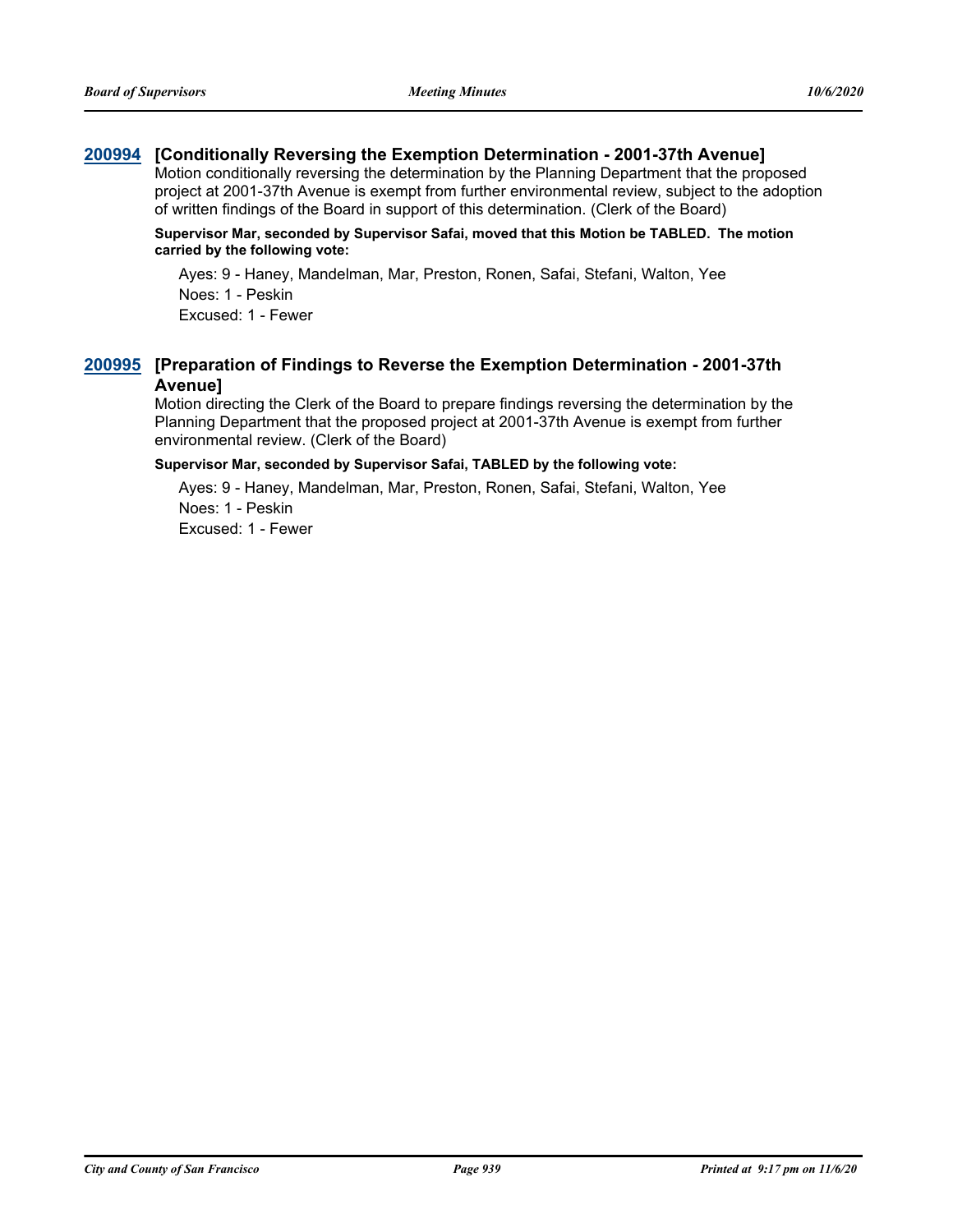# **SPECIAL ORDER 3:00 P.M.**

**[200996](http://sfgov.legistar.com/gateway.aspx?m=l&id=36432) [Hearing - Appeal of Conditional Use Authorization - 2001-37th Avenue]** Hearing of persons interested in or objecting to the approval of a Conditional Use Authorization pursuant to Sections 209.1, 303, and 304 of the Planning Code, for the proposed project at 2001-37th Avenue, Assessor's Parcel Block No. 2094, Lot No. 006, to amend an existing planned unit development and allow a modification to the requirements for rear yard for the expansion of a private secondary school through the addition of four 90-foot tall light standards to the J.B. Murphy

Field Athletic Stadium and to install a new Verizon macro wireless telecommunications service facility attached to the northwest light standard within the RH-1 (Residential-House, One Family) Zoning District and a 40-X Height and Bulk District. (District 4) (Appellant: Deborah Brown, on behalf of Saint Ignatius Neighborhood Association (SINA)) (Filed August 21, 2020) (Clerk of the Board)

*President Yee opened the public hearing and Supervisor Mar provided opening remarks. The President then inquired as to whether any individual wished to address the Board. Deborah Brown, Michael Graf, and Nina Manzo (Appellants) provided an overview of the appeal, responded to questions raised throughout the discussion, and further requested the Board to approve the appeal. Larry; Alan Makwitz; Timothy Gray; Matthew Griffin; Nina Simon; Denise; Ralph Lane; Speaker; Jay Manzo; Georgine; Katherine Howard; Bill; Debbie Montarano; Jessa Godard; Dr. David Crosby; Speaker; Kira Chen; Isabelle Burdabees; Speaker; Brendan Kanily; Roger Wong; Speaker; Eileen Boken; Paula Katz; Sarah Mon; Lance Melon; Matthew; Speaker; Tay Manzel; Peter Coach; spoke in support of the appeal. Aaron Starr, Jeffrey Horn, Don Lewis, and Wade Wietgrefe (Planning Department) provided an overview of the decision of the Planning Department and responded to questions raised throughout the discussion. Scott Emblidge and Michelle Nevin Levine (Project Sponsor) provided an overview of the project, responded to questions raised throughout the discussion, and further requested the Board to uphold the decision of the Planning Department. Mel Santos; Doug Calvin; Tom Kensella; Mark Broker; Jackie Krentella; Molly McMadden; Kiva; David Lumen; Hugh Donahue; Darskeep; John Barbari; Brian Veep; Izzy Sanwich; Tony Keen; Jackie Kaufman; Hayden Jacob; Speaker; Joel Secore; Briana Lucy; Soonye Lai; Sherrie Phillips; Sebastian; Randolph Guerra; Bill Moore; Kelly Sandelias; Stacy Leesey; Payton King; Mikey House; Grace Denegro; Lola Cherkeya; Yvonne Smith; Lydia Faulkeny; Tony Talk; Michael Thomas; Jeri Daisy; Sarah Cross; Speaker; Catherine Acada; Jack Watch; Kennedy Bruster; Tom Harlan; Dianna Fraser; Daniel Lombardy; Claire Honey; Sam Nai; Speaker; Lee Daniels; Ryan Stretch; Michael McNeil; Charlotte Hinickey; Ryan Makanyana; Erin Manning; Javon Fansikan; Dory Miller; Richard Chan; James McKenzie; Erica Morris; Derrick Wong; Speaker; Sarah Mon; Speaker; Kate Garrity; Sarah Estes Merrill; Shannon Munson; Isabella Tarag; spoke in support of the project and in opposition to the appeal. Maryalice Fischer and Deborah Brown (Appellants) provided a rebuttal and further requested the Board to approve the appeal. There were no other speakers. President Yee closed public comment and declared the public hearings heard and filed.*

#### **HEARD AND FILED**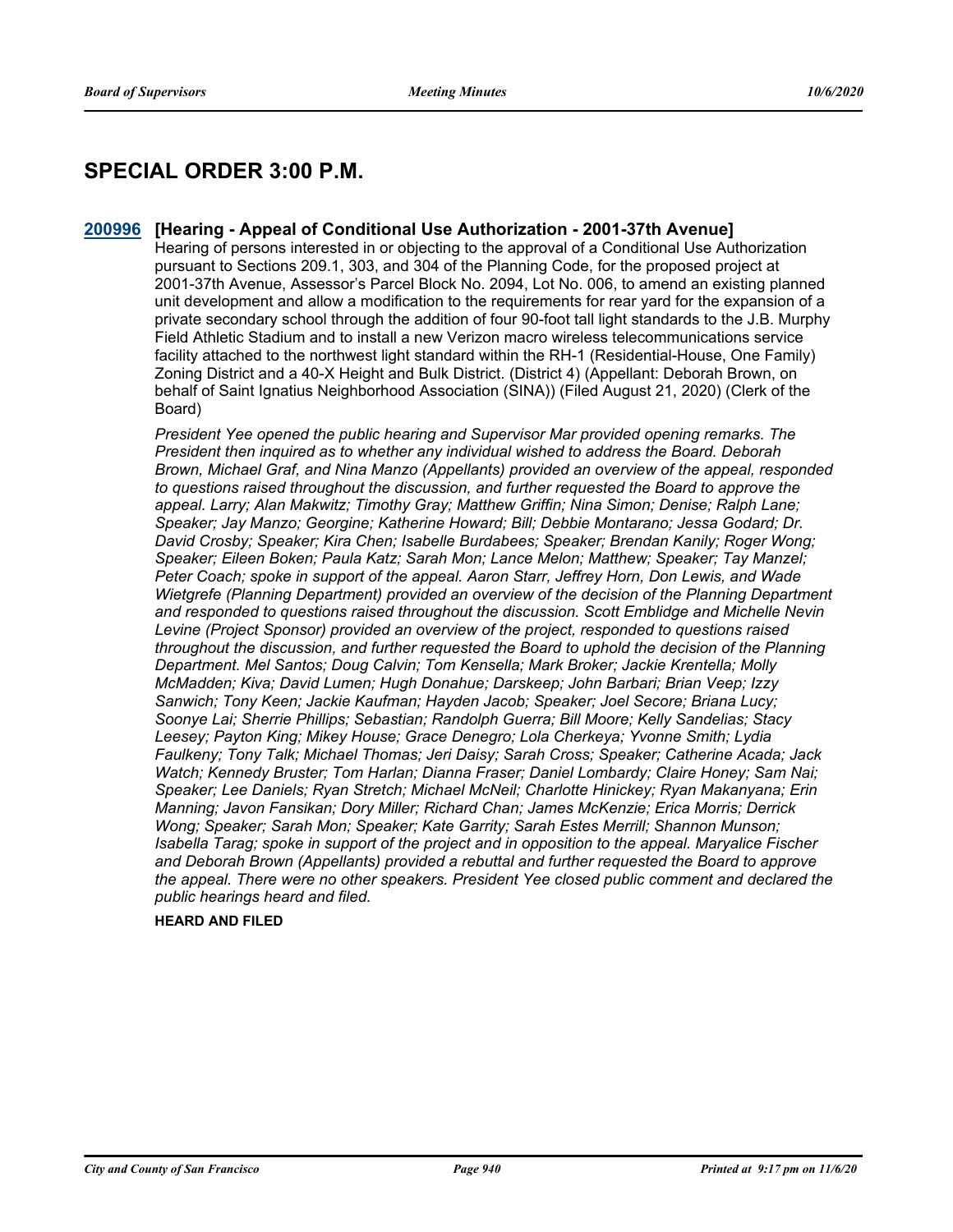# **[200997](http://sfgov.legistar.com/gateway.aspx?m=l&id=36433) [Approving Conditional Use Authorization - 2001-37th Avenue]**

Motion approving the decision of the Planning Commission by its Motion No. 20769, approving a Conditional Use Authorization, identified as Planning Case No. 2018-012648CUA, for a proposed project located at 2001-37th Avenue; and making environmental findings, and findings of consistency with the General Plan, and the eight priority policies of Planning Code, Section 101.1. (Clerk of the Board)

**Supervisor Mar, seconded by Supervisor Safai, moved that this Motion be CONTINUED to the Board of Supervisors meeting of October 20, 2020. The motion carried by the following vote:**

Ayes: 10 - Haney, Mandelman, Mar, Peskin, Preston, Ronen, Safai, Stefani, Walton, Yee Excused: 1 - Fewer

### **[200998](http://sfgov.legistar.com/gateway.aspx?m=l&id=36434) [Conditionally Disapproving Conditional Use Authorization - 2001-37th Avenue]**

Motion conditionally disapproving the decision of the Planning Commission by its Motion No. 20769, approving a Conditional Use Authorization, identified as Planning Case No. 2018-012648CUA, for a proposed project located at 2001-37th Avenue, subject to the adoption of written findings by the Board in support of this determination. (Clerk of the Board) (Charter, Section 4.105, and Planning Code, Section 308.1(d), provides that the Board of Supervisors may disapprove the decision of the Planning Commission by a vote of not less than two-thirds (8 votes) of the members of the Board.)

**Supervisor Mar, seconded by Supervisor Safai, moved that this Motion be CONTINUED to the Board of Supervisors meeting of October 20, 2020. The motion carried by the following vote:**

Ayes: 10 - Haney, Mandelman, Mar, Peskin, Preston, Ronen, Safai, Stefani, Walton, Yee Excused: 1 - Fewer

### **[Preparation of Findings Related to Conditional Use Authorization Appeal - [200999](http://sfgov.legistar.com/gateway.aspx?m=l&id=36435) 2001-37th Avenue]**

Motion directing the Clerk of the Board to prepare findings in support of the Board of Supervisors' disapproval of the proposed Conditional Use Authorization, identified as Planning Case No. 2018-012648CUA, for a proposed project at 2001-37th Avenue. (Clerk of the Board)

**Supervisor Mar, seconded by Supervisor Safai, moved that this Motion be CONTINUED to the Board of Supervisors meeting of October 20, 2020. The motion carried by the following vote:**

Ayes: 10 - Haney, Mandelman, Mar, Peskin, Preston, Ronen, Safai, Stefani, Walton, Yee Excused: 1 - Fewer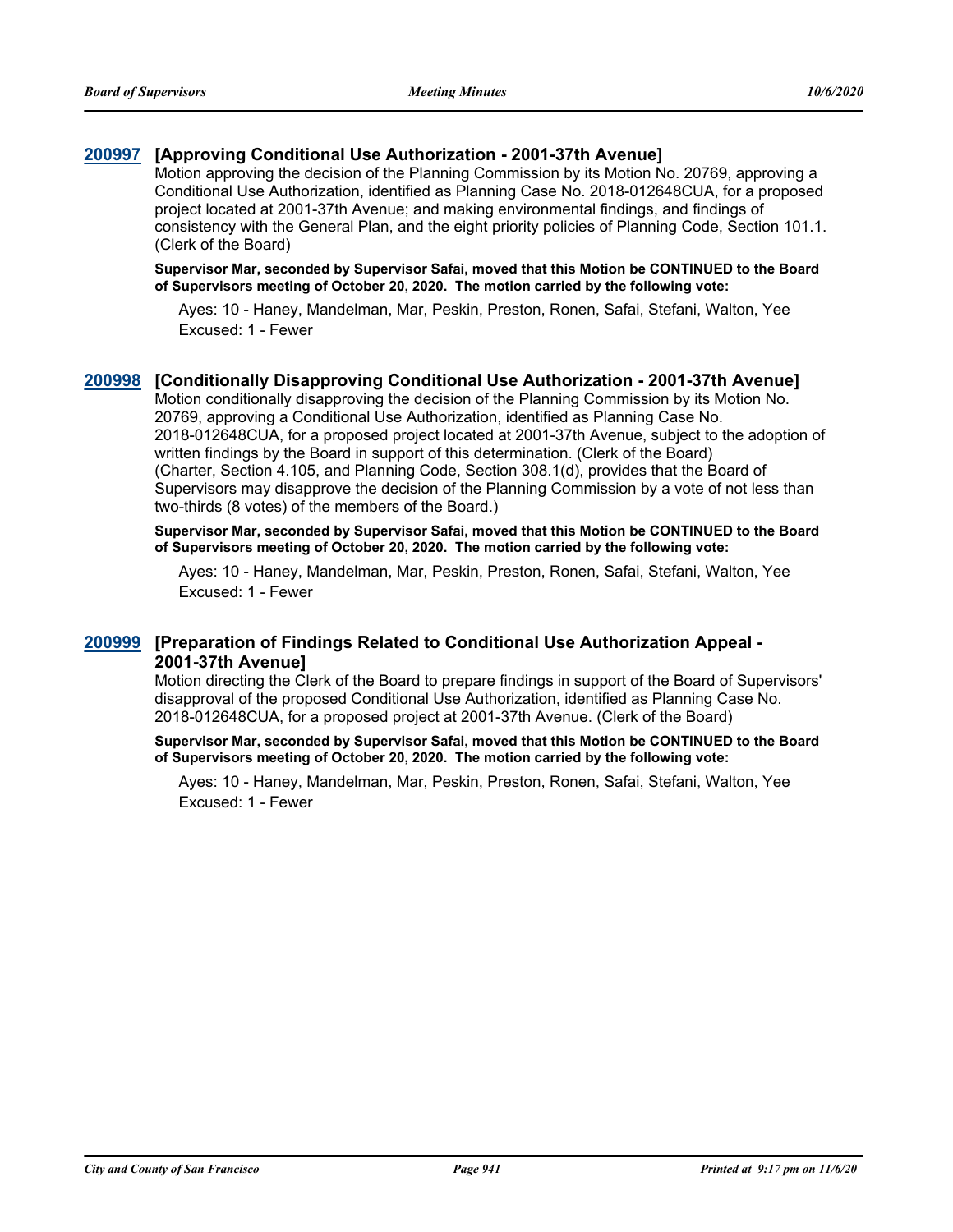# **SPECIAL ORDER 3:00 P.M.**

*President Yee requested File Nos. 200891, 200892, 200893, and 200894 be called together.*

*Supervisor Peskin was noted absent at 9:23 p.m.*

# **[Hearing - Appeal of Determination of Community Plan Evaluation - Proposed 1088 [200891](http://sfgov.legistar.com/gateway.aspx?m=l&id=36327) Howard Street Project]**

Hearing of persons interested in or objecting to a Community Plan Evaluation by the Planning Department under the California Environmental Quality Act issued on December 18, 2019, for the proposed project at 1088 Howard Street, Assessor's Parcel Block No. 3726, Lot Nos. 030 and 031; to merge two adjacent lots, to demolish the existing single-story with mezzanine level industrial building on-site, and to construct a seven-story, 71 foot tall mixed-use residential and commercial building with 24 two-bedroom units and 2,560 square feet of ground-floor commercial space. (District 6) (Appellants: Tanaka Gaines, Ron Dagcaoili, and Julian A. Castaneda, on behalf of 195 7th St. HOA) (Filed July 6, 2020) (Clerk of the Board)

*President Yee opened the public hearing and inquired as to whether any individual wished to address the Board. Phillip Babich, Julian Castaneda, Tanaka Gaines, and Ronald Dagcoili (Appellants) provided an overview of the appeal, responded to questions raised throughout the discussion, and further requested the Board to approve the appeal. Speaker; Speaker; Speaker; Speaker; Nancy; Chris; Speaker; Speaker; Tatiana; spoke in support of the appeal. Ryan Shum, Monica Giacomucci, and Debra Dwyer (Planning Department) provided an overview of the decision of the Planning Department and responded to questions raised throughout the discussion. Tom Tunny, Jeremy Schaub, and David DeMent (Project Sponsor) provided an overview of the project, responded to questions raised throughout the discussion, and further requested the Board to uphold the decision of the Planning Department. Adam Burnmeyer; Sam Deutche; Bernie Cassman; Sarah; Mike Chen; John Paul; Carolyn Gillner; Speaker; Monica; Ed*  Daleski; spoke in support of the project and in opposition to the appeal. Phillip Babich (Appellant) *provided a rebuttal and further requested the Board to approve the appeal. There were no other speakers. President Yee closed public comment and declared the public hearing heard and filed.*

#### **HEARD AND FILED**

#### **[200892](http://sfgov.legistar.com/gateway.aspx?m=l&id=36328) [Affirming the Community Plan Evaluation - 1088 Howard Street]**

Motion affirming the determination by the Planning Department that the proposed project at 1088 Howard Street is exempt from further environmental review under a Community Plan Evaluation.

#### **Motion No.** M20-145

**Supervisor Haney, seconded by Supervisor Safai, moved that this Motion be APPROVED. The motion carried by the following vote:**

Ayes: 10 - Fewer, Haney, Mandelman, Mar, Preston, Ronen, Safai, Stefani, Walton, Yee Absent: 1 - Peskin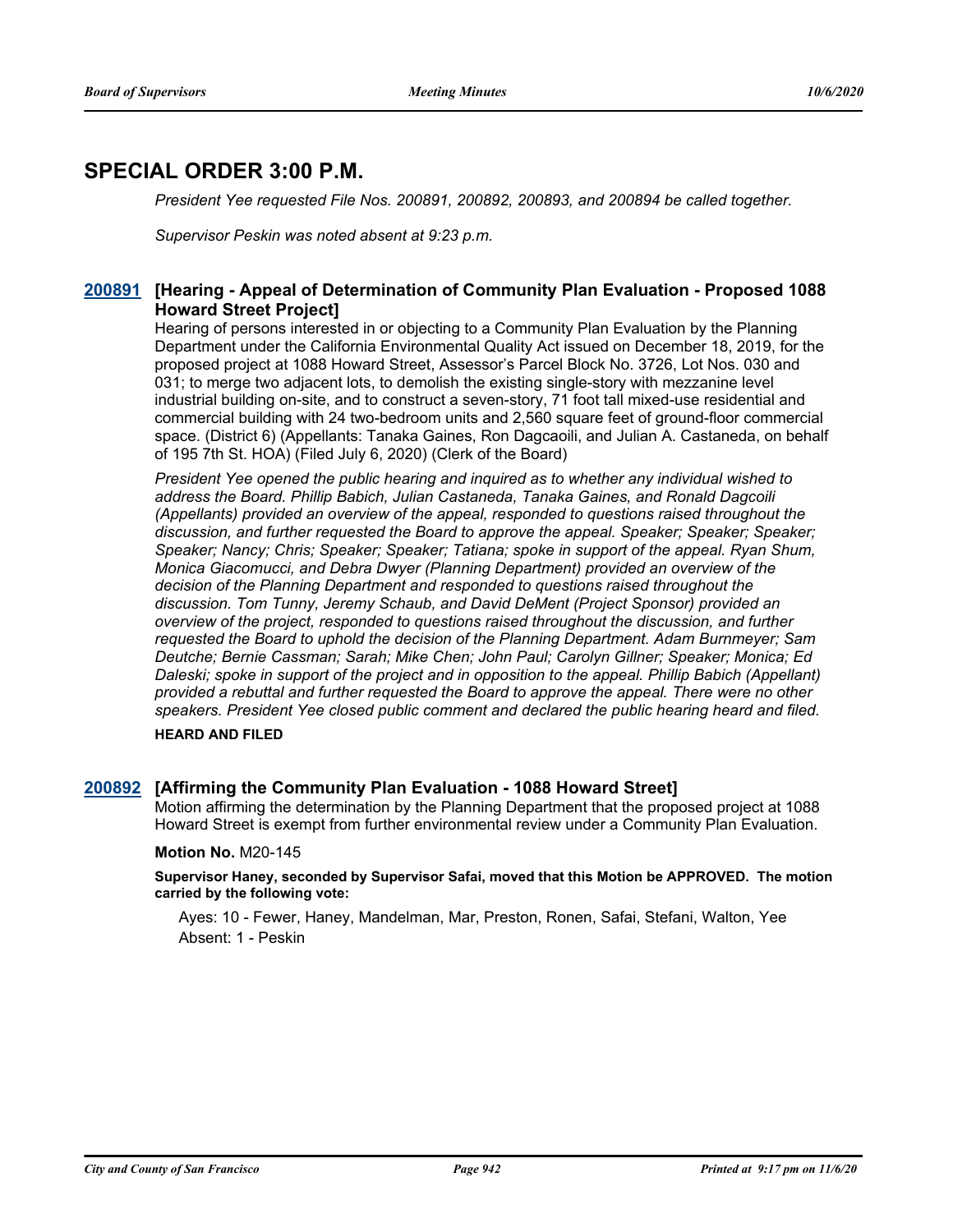# **[200893](http://sfgov.legistar.com/gateway.aspx?m=l&id=36329) [Conditionally Reversing the Community Plan Evaluation - 1088 Howard Street]**

Motion conditionally reversing the determination by the Planning Department that the proposed project at 1088 Howard Street is exempt from further environmental review under a Community Plan Evaluation, subject to the adoption of written findings of the Board in support of this determination. (Clerk of the Board)

#### **Supervisor Haney, seconded by Supervisor Safai, moved that this Motion be TABLED. The motion carried by the following vote:**

Ayes: 10 - Fewer, Haney, Mandelman, Mar, Preston, Ronen, Safai, Stefani, Walton, Yee Absent: 1 - Peskin

# **[Preparation of Findings to Reverse the Community Plan Evaluation - 1088 Howard [200894](http://sfgov.legistar.com/gateway.aspx?m=l&id=36330) Street]**

Motion directing the Clerk of the Board to prepare findings reversing a Community Plan Evaluation determination by the Planning Department that a proposed project at 1088 Howard Street is exempt from further environmental review under a Community Plan Evaluation. (Clerk of the Board)

**Supervisor Haney, seconded by Supervisor Safai, moved that this Motion be TABLED. The motion carried by the following vote:**

Ayes: 10 - Fewer, Haney, Mandelman, Mar, Preston, Ronen, Safai, Stefani, Walton, Yee Absent: 1 - Peskin

*Supervisor Peskin was noted present at 9:25 p.m.*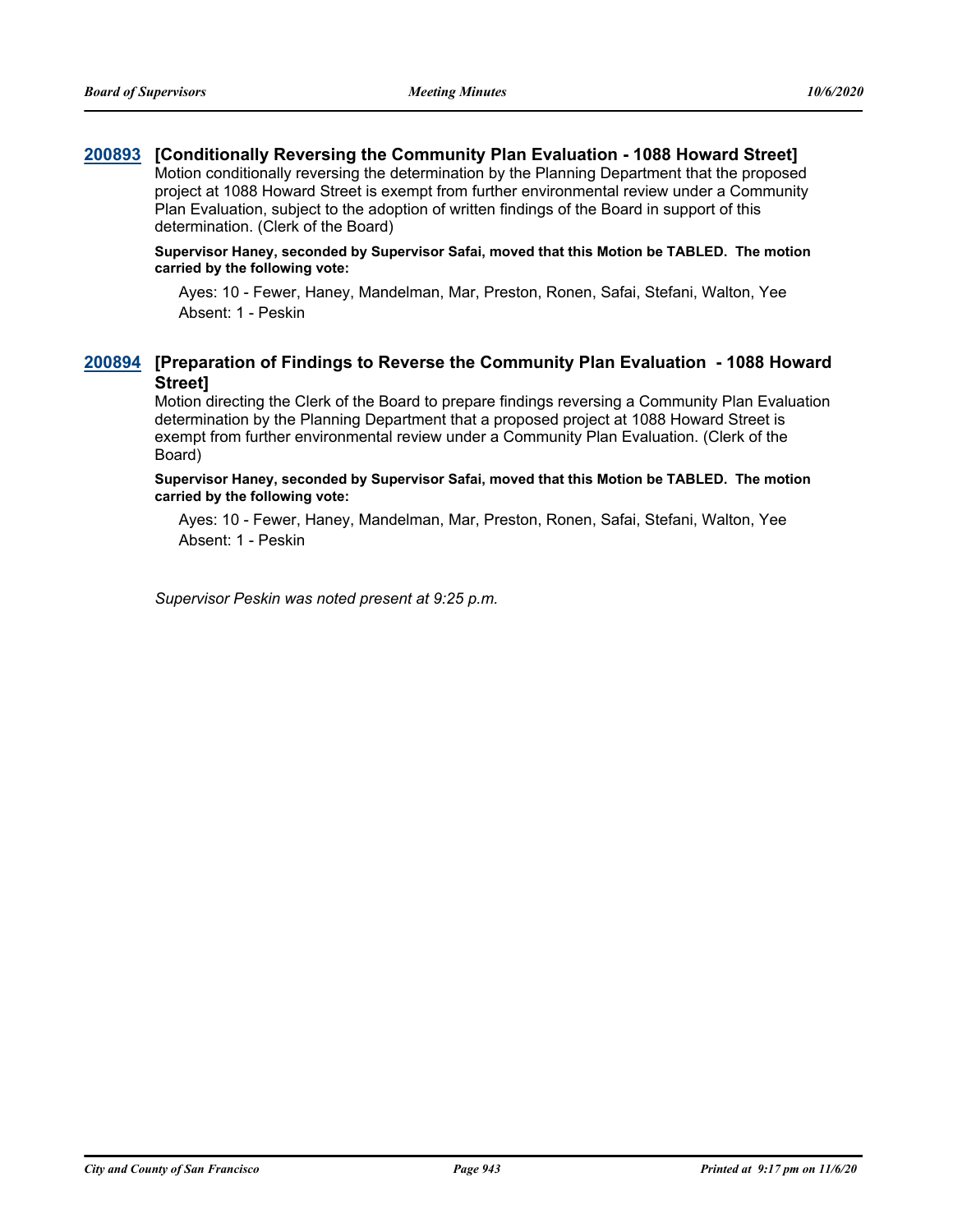# **COMMITTEE REPORTS**

# **Recommendations of the Budget and Finance Committee**

*President Yee requested File Nos. 201091, 201092, 201093, and 201094 be called together.*

# **[Sale of General Obligation Bonds (Social Bonds - Affordable Housing, 2019) - Not [201091](http://sfgov.legistar.com/gateway.aspx?m=l&id=36527) to Exceed \$260,000,000]**

#### **Sponsor: Mayor**

Resolution authorizing the issuance and sale of a not to exceed \$260,000,000 aggregate principal amount of City and County of San Francisco General Obligation Bonds (Social Bonds-Affordable Housing, 2019), Series 2020C; prescribing the form and terms of said bonds; providing for the appointment of depositories and other agents for said bonds; providing for the establishment of accounts related to said bonds; authorizing the sale of said bonds by competitive or negotiated sale; approving the forms of Official Notice of Sale and Notice of Intention to Sell Bonds and directing the publication of the Notice of Intention to Sell Bonds; approving the form of Bond Purchase Contract; approving the form of the Preliminary Official Statement and the form and execution of the Official Statement relating to the sale of said bonds; approving the form of the Continuing Disclosure Certificate; authorizing and approving modifications to documents, as defined herein; ratifying certain actions previously taken, as defined herein; and granting general authority to City officials to take necessary actions in connection with the authorization, issuance, sale, and delivery of said bonds, as defined herein. (Fiscal Impact)

# **Resolution No.** 447-20

### **ADOPTED by the following vote:**

Ayes: 11 - Fewer, Haney, Mandelman, Mar, Peskin, Preston, Ronen, Safai, Stefani, Walton, Yee

# **[Issuance of General Obligation Bonds (Proposition A, 2019) - Not to Exceed [201092](http://sfgov.legistar.com/gateway.aspx?m=l&id=36528) \$600,000,000]**

#### **Sponsor: Mayor**

Resolution providing for the issuance of a not to exceed \$600,000,000 aggregate principal amount of City and County of San Francisco General Obligation Bonds (Social Bonds-Affordable Housing, 2019); authorizing the issuance and sale of said bonds; providing for the levy of a tax to pay the principal and interest thereof; providing for the appointment of depositories and other agents for said bonds; providing for the establishment of accounts related thereto; adopting findings under the California Environmental Quality Act (CEQA), the CEQA Guidelines and Administrative Code, Chapter 31; finding that the proposed project is in conformity with the eight priority policies of Planning Code, Section 101.1(b), and with the General Plan consistency requirements of Charter, Section 4.105, and Administrative Code, Section 2A.53; ratifying certain actions previously taken, as defined herein; and granting general authority to City officials to take necessary actions in connection with the issuance and sale of said bonds, as defined herein. (Fiscal Impact)

#### **Resolution No.** 448-20

#### **ADOPTED by the following vote:**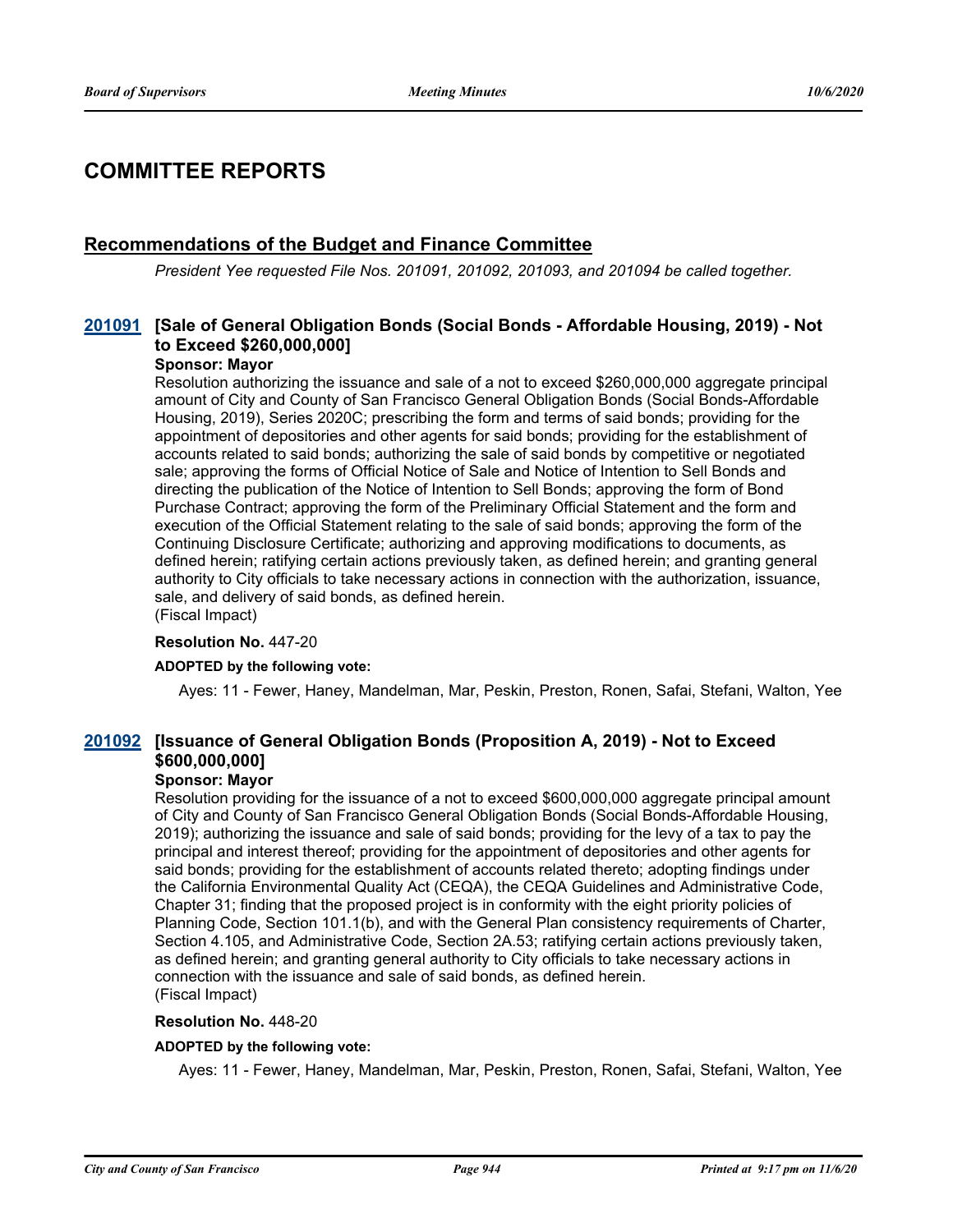### **[Sale of Taxable General Obligation Bonds (Affordable Housing, 2016 - [201093](http://sfgov.legistar.com/gateway.aspx?m=l&id=36529) Preservation and Seismic Safety), Series 2020F - Not to Exceed \$102,580,000] Sponsor: Mayor**

Resolution authorizing the issuance and sale of a not to exceed \$102,580,000 aggregate principal amount of City and County of San Francisco Taxable General Obligation Bonds (Affordable Housing, 2016-Preservation and Seismic Safety), Series 2020F; prescribing the form and terms of said bonds; providing for the appointment of depositories and other agents for said bonds; providing for the establishment of accounts related to said bonds; authorizing the sale of said bonds by competitive or negotiated sale; approving the forms of Official Notice of Sale and Notice of Intention to Sell Bonds and directing the publication of the Notice of Intention to Sell Bonds; approving the form of Bond Purchase Contract; approving the form of the Preliminary Official Statement and the form and execution of the Official Statement relating to the sale of said bonds; approving the form of the Continuing Disclosure Certificate; authorizing and approving modifications to documents; ratifying certain actions previously taken, as defined herein; and granting general authority to City officials to take necessary actions in connection with the authorization, issuance, sale, and delivery of said bonds, as defined herein. (Fiscal Impact)

#### **Resolution No.** 449-20

#### **ADOPTED by the following vote:**

Ayes: 11 - Fewer, Haney, Mandelman, Mar, Peskin, Preston, Ronen, Safai, Stefani, Walton, Yee

# **[General Obligation Bonds - Public Health and Safety, 2016 - Not to Exceed [201094](http://sfgov.legistar.com/gateway.aspx?m=l&id=36530) \$126,925,000]**

# **Sponsor: Mayor**

Resolution authorizing and directing the sale of a not to exceed \$126,925,000 aggregate principal amount of one or more series of taxable or tax-exempt bonds to be designated generally as the City and County of San Francisco General Obligation Bonds (Public Health and Safety, 2016), Series 2020D, or if consisting of multiple series, to be designated as the City and County of San Francisco General Obligation Bonds (Public Health and Safety, 2016), Series 2020D-1, and City and County of San Francisco General Obligation Bonds (Public Health and Safety, 2016), Series 2020D-2 (Taxable), or such alternate designation as may be approved by the Director of Public Finance; prescribing the form and terms of said bonds; authorizing the execution, authentication, and registration of said bonds; providing for the appointment of depositories and other agents for said bonds; providing for the establishment of accounts related to said bonds; providing for the manner of sale of said bonds by competitive and/or negotiated sale; approving the forms of Official Notice of Sale and Notice of Intention to Sell Bonds; directing the publication of the Notice of Intention to Sell Bonds; approving the form of Purchase Contract; approving the form of the Preliminary Official Statement and the form and execution of the Official Statement relating to the sale of said bonds; approving the form of the Continuing Disclosure Certificate; approving the form of the Placement Agent Agreement; approving the form of Paying Agent Agreement; authorizing and approving modifications to documents, as defined herein; waiving the deadline for submission of Bond Accountability Reports; adopting findings under the California Environmental Quality Act (CEQA), CEQA Guidelines, and Chapter 31 of the Administrative Code; ratifying certain actions previously taken, as defined herein; and granting general authority to City officials to take necessary actions in connection with the authorization, issuance, sale and delivery of said bonds, as defined herein. (Fiscal Impact)

#### **Resolution No.** 450-20

#### **ADOPTED by the following vote:**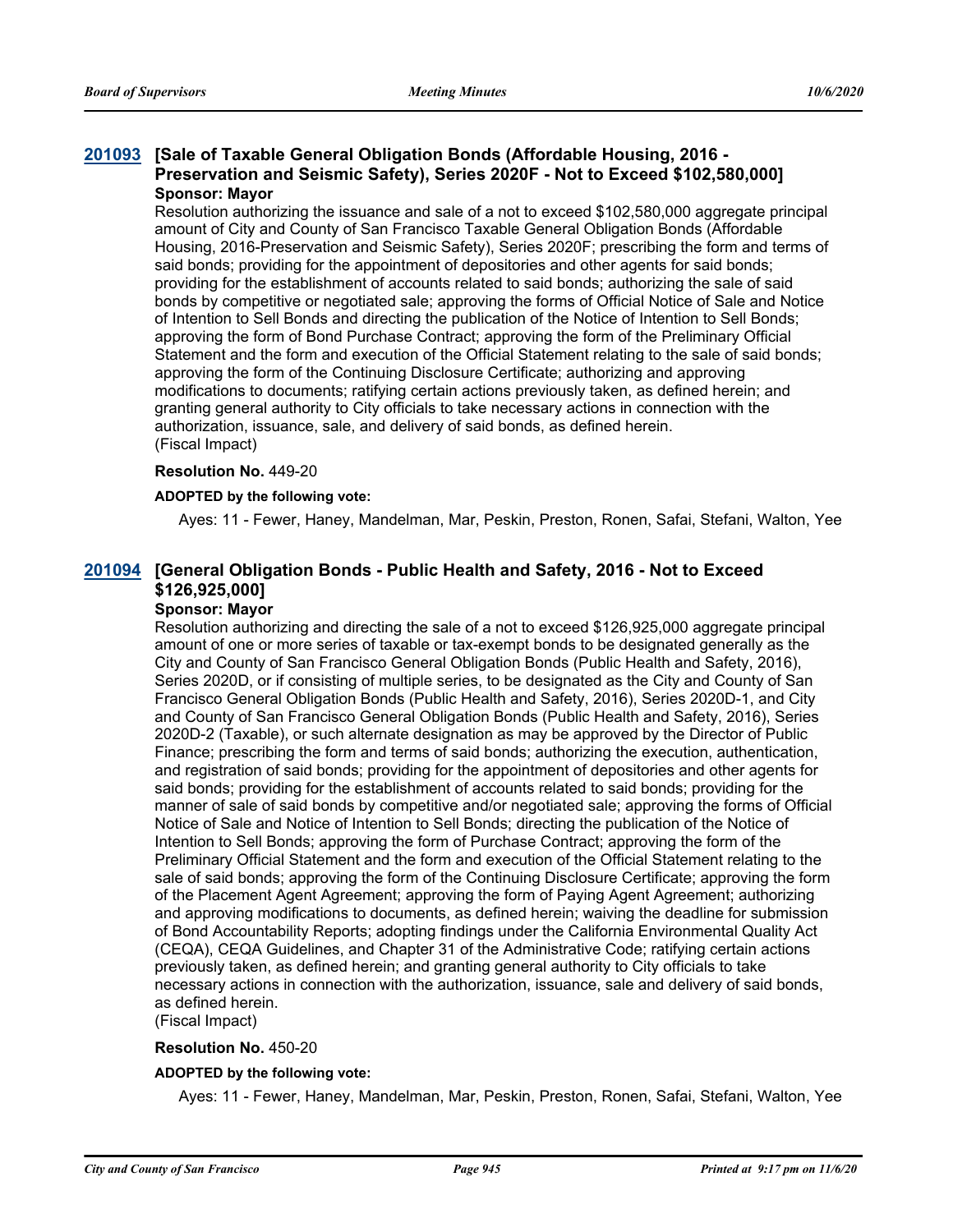# **Recommendation of the Government Audit and Oversight Committee**

#### **[200518](http://sfgov.legistar.com/gateway.aspx?m=l&id=35954) [Administrative Code - Rent Control at Midtown Park Apartments] Sponsors: Preston; Mar, Haney, Peskin, Ronen, Walton, Fewer and Safai**

Ordinance amending the Administrative Code to adopt rent increase limitations for dwelling units at Midtown Park Apartments, a residential development owned by the City and County of San Francisco; and expanding the Rent Board fee to cover those dwelling units. (Fiscal Impact)

*Supervisors Fewer and Safai requested to be added as co-sponsors.*

#### **PASSED ON FIRST READING by the following vote:**

Ayes: 11 - Fewer, Haney, Mandelman, Mar, Peskin, Preston, Ronen, Safai, Stefani, Walton, Yee

# **Recommendation of the Land Use and Transportation Committee**

#### **[201059](http://sfgov.legistar.com/gateway.aspx?m=l&id=36495) [Administrative Code - Temporary Tenant Protections Due to COVID-19] Sponsors: Preston; Peskin, Ronen, Haney, Walton and Mandelman**

Ordinance amending the Administrative Code to limit residential evictions through March 31, 2021, unless the eviction is based on the non-payment of rent or is necessary due to violence-related issues or health and safety issues.

#### **PASSED ON FIRST READING by the following vote:**

Ayes: 11 - Fewer, Haney, Mandelman, Mar, Peskin, Preston, Ronen, Safai, Stefani, Walton, Yee

# **Recommendation of the Rules Committee**

# **[201005](http://sfgov.legistar.com/gateway.aspx?m=l&id=36441) [Administrative Code - Amending Regional Disaster Employee Support Program] Sponsors: Mayor; Ronen**

Ordinance amending the Administrative Code to amend the Regional Disaster Employee Support Program to cover employees regularly assigned to work at City facilities located in Tuolumne, Stanislaus and San Joaquin counties.

#### **PASSED ON FIRST READING by the following vote:**

Ayes: 11 - Fewer, Haney, Mandelman, Mar, Peskin, Preston, Ronen, Safai, Stefani, Walton, Yee

# **ROLL CALL FOR INTRODUCTIONS**

*See Legislation Introduced below.*

# **PUBLIC COMMENT**

Peter Warfield; shared concerns regarding social media companies and the investigation of *monopolization that harms user privacy.*

*David Pilpel; expressed concerns regarding the lack of closed captioning for today's meeting, the validity of CEQA appeals at the Board, and shared memories of a recently passed individual.*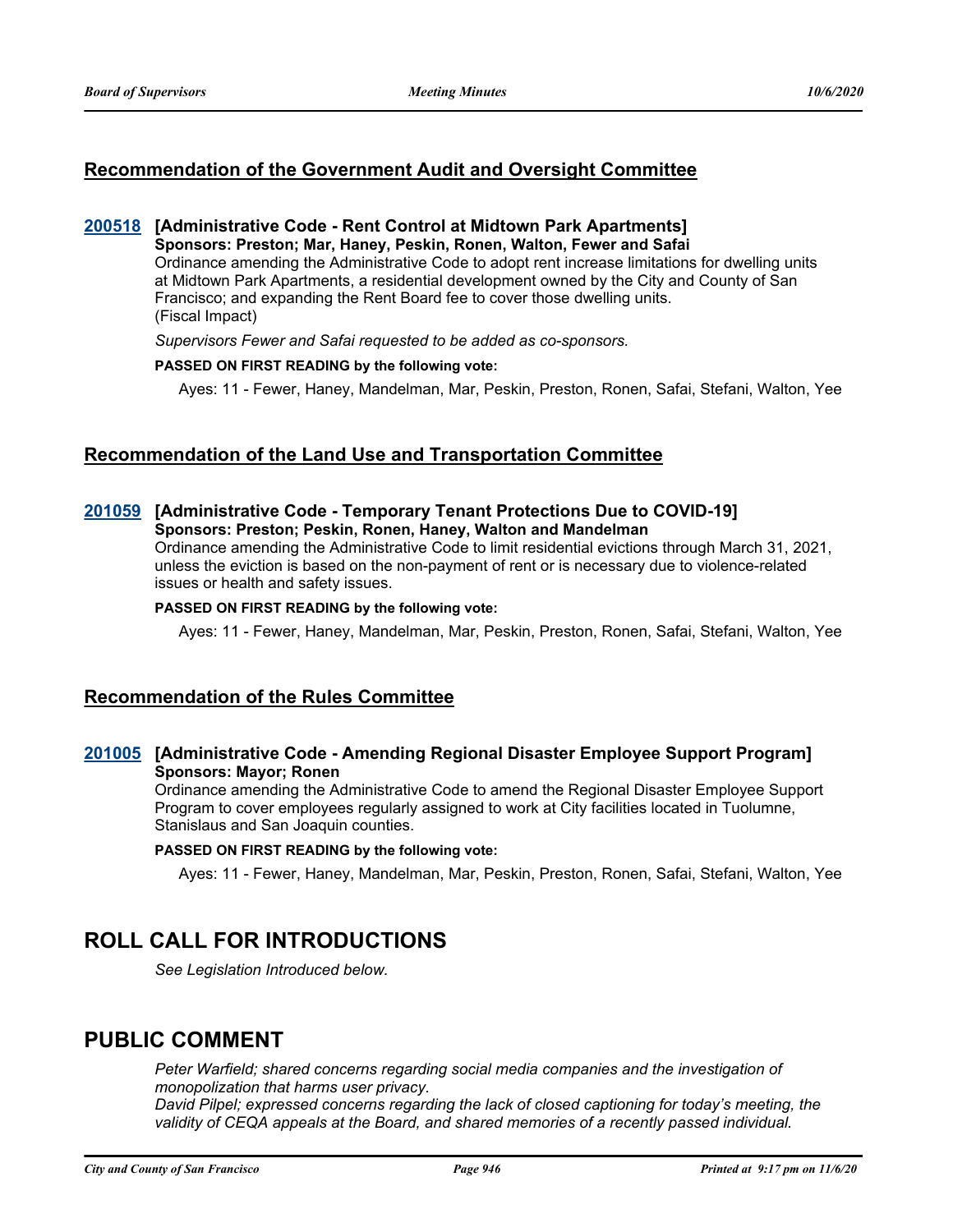# **FOR ADOPTION WITHOUT COMMITTEE REFERENCE**

### **[Supporting California State Proposition 16 - Opportunities for All - November 3, [201136](http://sfgov.legistar.com/gateway.aspx?m=l&id=36572) 2020, Ballot]**

**Sponsors: Haney; Mandelman, Yee, Walton, Preston, Ronen and Safai** Resolution supporting California State Proposition 16, Opportunities for All, a proposition on the November 3, 2020, ballot which will repeal Proposition 209 and reinstate Affirmative Action in

public contracting, hiring, and public education.

*Supervisors Walton, Preston, Ronen, and Safai requested to be added as co-sponsors.*

**Resolution No.** 493-20

**ADOPTED**

### **[201139](http://sfgov.legistar.com/gateway.aspx?m=l&id=36575) [California Clean Air Day - October 7, 2020]**

**Sponsors: Mandelman; Peskin, Stefani, Walton, Mar, Fewer, Preston, Ronen, Yee and Safai** Resolution declaring October 7, 2020, as California Clean Air Day in the City and County of San Francisco.

*Supervisors Yee and Safai requested to be added as co-sponsors.*

**Resolution No.** 494-20

**ADOPTED**

# **[201140](http://sfgov.legistar.com/gateway.aspx?m=l&id=36576) [Supporting Small Business Success with Shared Spaces]**

**Sponsors: Mar; Haney, Walton, Ronen, Preston and Fewer**

Resolution supporting small businesses and the Shared Spaces Program through speedy review and approval timelines, technical assistance, and high-quality customer service; through equitable citywide participation in the program prioritizing disadvantaged communities and support to non-English speaking business owners; and through extension of Shared Spaces permits.

*Supervisors Ronen, Preston, and Fewer requested to be added as co-sponsors.*

**Resolution No.** 495-20 **ADOPTED**

# **[Opposing California State Proposition 20 - Criminal Sentencing, Parole, and DNA [201141](http://sfgov.legistar.com/gateway.aspx?m=l&id=36577) Collection Initiative - November 3, 2020, Ballot]**

**Sponsors: Walton; Peskin, Haney, Fewer, Ronen, Preston, Yee, Safai and Mandelman** Resolution opposing California State Proposition 20, Criminal Sentencing, Parole, and DNA Collection Initiative, on the November 3, 2020, ballot.

*Supervisors Safai and Mandelman requested to be added as co-sponsors.*

**Resolution No.** 496-20 **ADOPTED**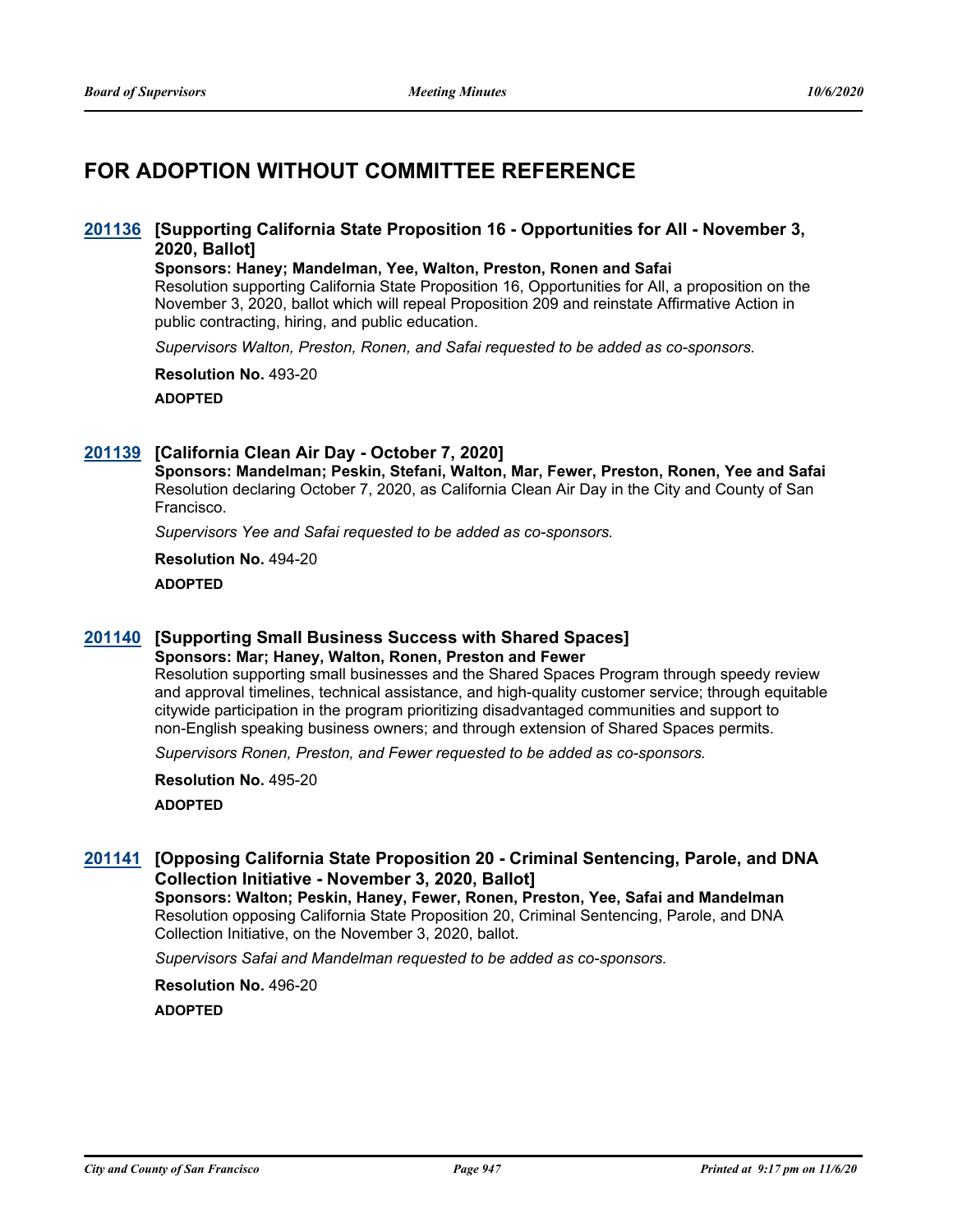# **[Concurring in Actions to Meet Local Emergency - Coronavirus Response - [201143](http://sfgov.legistar.com/gateway.aspx?m=l&id=36579) Twenty-Seventh and Twenty-Eighth Supplements]**

### **Sponsor: Yee**

Motion concurring in actions taken by the Mayor in the Twenty-Seventh Supplement to the Proclamation of Emergency that authorizes the Entertainment Commission to create a permit program to allow outdoor entertainment, waives public notice requirements for City projects related to the COVID-19 emergency response, and extends the paid furlough program for City employees; and the Twenty-Eighth Supplement to the Proclamation of Emergency that revises and replaces the temporary moratorium on evictions for non-payment of rent by commercial tenants directly impacted by the COVID-19 crisis, and authorizes the use of student housing for occupancy as temporary housing during the emergency, to meet the ongoing local emergency related to the novel coronavirus COVID-19 pandemic.

**Motion No.** M20-146 **APPROVED**

#### **[201120](http://sfgov.legistar.com/gateway.aspx?m=l&id=36556) [Final Map 9585 - Pier 70, Phase 1]**

Motion approving Final Subdivision Map 9585, Phase 1 of the Pier 70 project, being a subdivision of a portion of the lands as shown on Final Transfer Map 9597, recorded February 7, 2019, in Book HH of Survey Maps, pages 89 through 98, in the Official Records of the City and County of San Francisco, State of California, and resulting in 18 lots, and the creation of 306 residential and 70 commercial condominium units; approving a Public Improvement Agreement related to Final Map 9585; and acknowledging findings pursuant to the General Plan, and the eight priority policies of Planning Code, Section 101.1. (Public Works)

#### **Motion No.** M20-147

#### **APPROVED**

#### **The foregoing items were acted upon by the following vote:**

Ayes: 11 - Fewer, Haney, Mandelman, Mar, Peskin, Preston, Ronen, Safai, Stefani, Walton, Yee

# **IMPERATIVE AGENDA**

*There were no imperative agenda items.*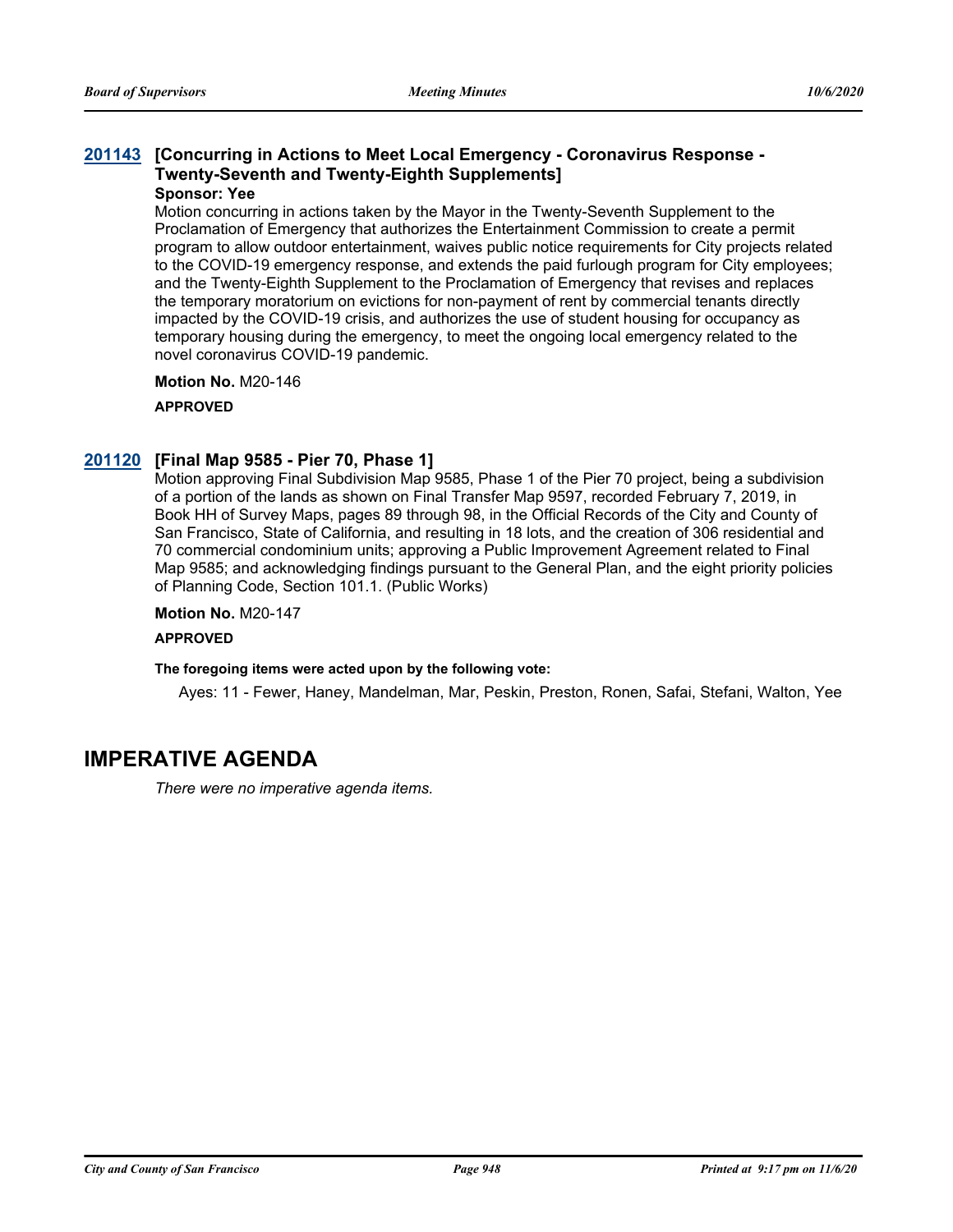# **LEGISLATION INTRODUCED AT ROLL CALL**

# **Introduced by a Supervisor or the Mayor**

*Pursuant to Charter, Section 2.105, an Ordinance or Resolution may be introduced before the Board of Supervisors by a Member of the Board, a Committee of the Board, or the Mayor and shall be referred to and reported upon by an appropriate Committee of the Board.*

# **ORDINANCES**

# **[Emergency Ordinance - Building Code - Construction During COVID-19 Pandemic [201149](http://sfgov.legistar.com/gateway.aspx?m=l&id=36585) That Results in Temporary Suspension of Water or Electricity Service or Excessive Noise]**

#### **Sponsors: Peskin; Walton**

Reenactment of emergency ordinance (Ordinance No. 154-20) temporarily prohibiting construction projects in buildings with any residential rental units that require the suspension of water or electricity service to residential tenants without providing alternative sources of water and power, or reaching agreement with tenants, due to the COVID-19 pandemic.

(Pursuant to Charter, Section 2.107, this matter requires the affirmative vote of two-thirds of the Board of Supervisors (8 votes) for passage.)

10/06/20; ASSIGNED UNDER 30 DAY RULE to Land Use and Transportation Committee, expires on 11/5/2020.

#### **[201150](http://sfgov.legistar.com/gateway.aspx?m=l&id=36586) [Emergency Ordinance - COVID-Related Employment Protections] Sponsors: Ronen; Walton, Haney and Preston**

Reenactment of emergency ordinance (Ordinance No. 162-20) to temporarily protect workers from adverse action if they test positive for COVID-19, are isolating or quarantining, or have previously isolated or quarantined, due to COVID-19 symptoms or exposure; and to protect applicants from discrimination if they test positive for COVID-19, are isolating or quarantining, or have previously isolated or quarantined, due to COVID-19 symptoms or exposure.

(Pursuant to Charter, Section 2.107, this matter requires the affirmative vote of two-thirds of the Board of Supervisors (8 votes) for passage.)

10/06/20; ASSIGNED to Government Audit and Oversight Committee.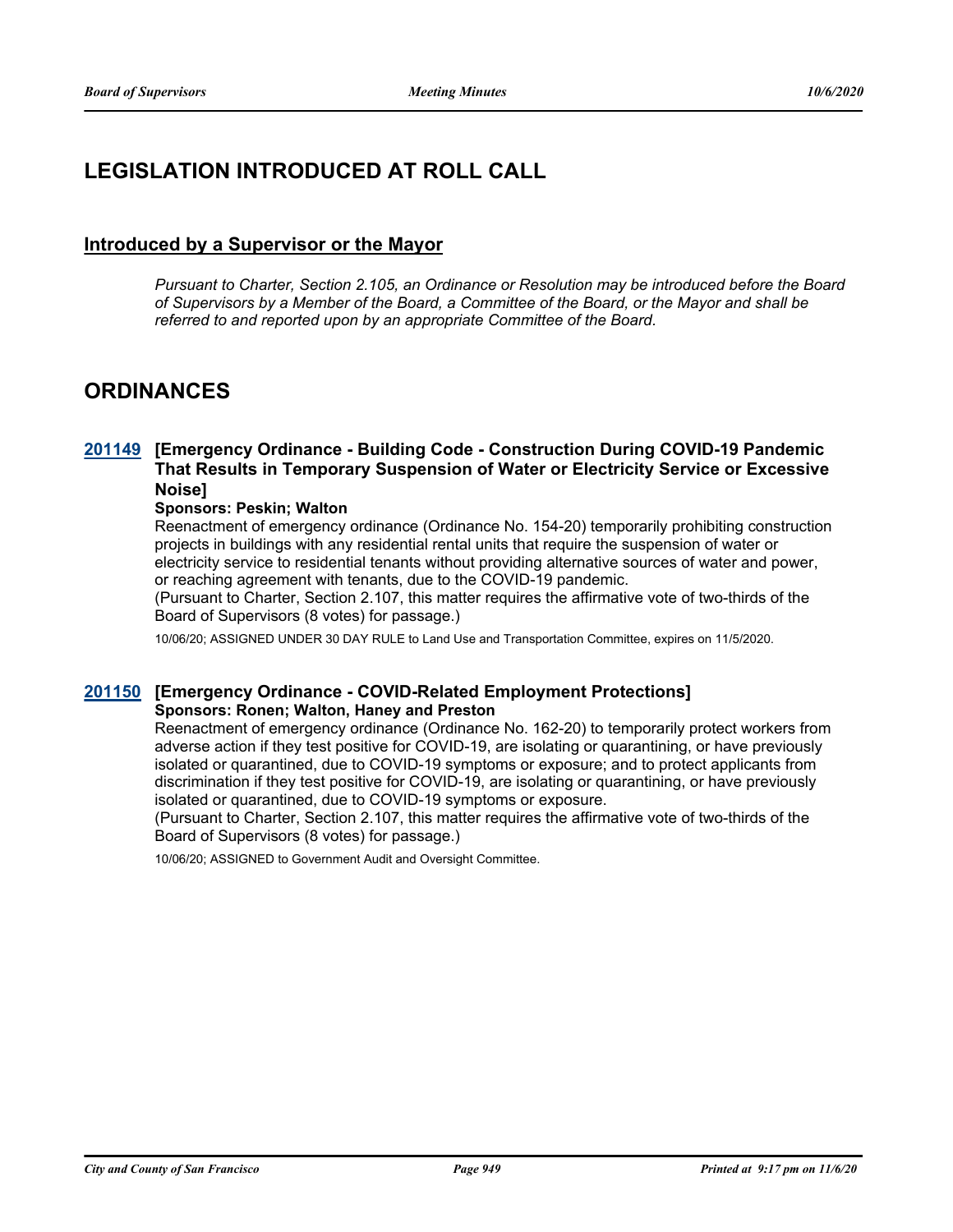# **[Environment, Public Works Codes - Construction and Demolition Debris [201151](http://sfgov.legistar.com/gateway.aspx?m=l&id=36587) Recovery]**

#### **Sponsors: Safai; Walton**

Ordinance amending the Environment Code and the Public Works Code to require transporters of construction and demolition debris to obtain a temporary or annual permit from the Department of Environment for each vehicle and debris box used for such transport and to comply with permit conditions; to require facilities that process such debris to register with the Department of Environment and comply with updated registration conditions; to require each person who conducts full demolition projects as permitted by the Department of Building Inspection to submit to the Director of the Department of Environment a material reduction and recovery plan providing for at least 75% recovery away from landfill, and to verify this recovery rate after completing the project; to authorize the Director to impose administrative penalties for violations; and affirming the Planning Department's determination under the California Environmental Quality Act.

10/06/20; ASSIGNED UNDER 30 DAY RULE to Land Use and Transportation Committee, expires on 11/5/2020.

# **[Appropriation and De-Appropriation - District 7 General City - Various [201152](http://sfgov.legistar.com/gateway.aspx?m=l&id=36588) Departments and ADM - District 7 Participatory Budget and Disaster Planning - \$282,598; DPW - District 7 Play Space - \$25,000; SFMTA - District 7 Vision Zero - \$250,000 - FY2020-2021]**

#### **Sponsor: Yee**

Ordinance de-appropriating \$282,598 from District 7 General City Responsibility (GEN) and appropriating \$235,598 to various departments to support District 7 Participatory Budgeting projects and \$47,000 to the Office of City Administrator (ADM) to support District 7 Disaster Planning projects; de-appropriating \$25,000 from the Department of Public Works (DPW) and appropriating \$25,000 to support various District 7 Play Space projects in the Recreation and Park Department in Fiscal Year (FY) 2020-2021; and de-appropriating \$250,000 from San Francisco Municipal Transportation Agency (SFMTA) and appropriating \$250,000 to support various District 7 Vision Zero projects at SFMTA in FY2020-2021.

(Fiscal Impact)

10/06/20; ASSIGNED to Budget and Finance Committee.

# **RESOLUTIONS**

### **[201153](http://sfgov.legistar.com/gateway.aspx?m=l&id=36589) [Yerba Buena Community Benefit District - Annual Report - FY2018-2019] Sponsor: Haney**

Resolution receiving and approving an annual report for the Yerba Buena Community Benefit District for Fiscal Year (FY) 2018-2019, submitted as required by the Property and Business Improvement District Law of 1994 (California Streets and Highways Code, Sections 36600, et seq.), Section 36650, and the District's management agreement with the City, Section 3.4.

10/06/20; RECEIVED AND ASSIGNED to Government Audit and Oversight Committee.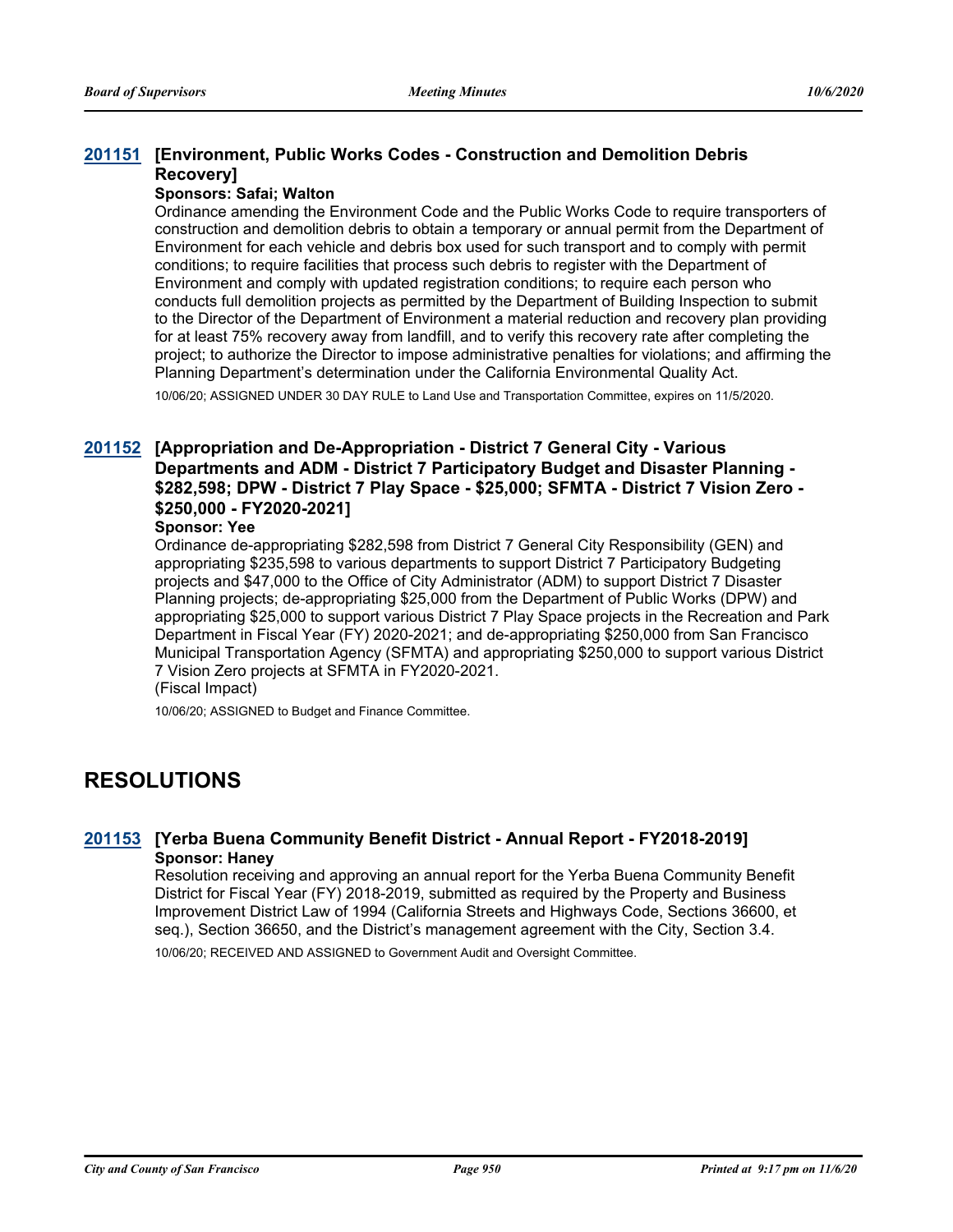# **[Urging The Golden Gate Bridge, Highway and Transportation District Board of [201154](http://sfgov.legistar.com/gateway.aspx?m=l&id=36590) Directors to Protect San Francisco and Bay Area Transportation Workers] Sponsors: Preston; Walton, Peskin, Ronen, Haney, Mar and Safai**

Resolution urging the Golden Gate Bridge, Highway and Transportation District Board of Directors to oppose any effort to issue layoff notices as they announced they would send out Worker Adjustment and Retraining Notification (WARN) ACT notices on September 11, 2020, to 185 employees who currently work the bus and ferry transit system carrying passengers between Marin, Sonoma, and San Francisco counties.

10/06/20; RECEIVED AND ASSIGNED to Land Use and Transportation Committee.

# **[Opposing California State Proposition 22 - App-Based Drivers as Contractors and [201155](http://sfgov.legistar.com/gateway.aspx?m=l&id=36591) Labor Policies Initiative - November 3, 2020, Ballot]**

**Sponsors: Walton; Safai, Peskin, Ronen, Haney, Fewer, Mandelman, Mar, Preston and Yee** Resolution opposing California State Proposition 22, App-Based Drivers as Contractors and Labor Policies Initiative, on the November 3, 2020, ballot.

10/06/20; REFERRED FOR ADOPTION WITHOUT COMMITTEE REFERENCE AGENDA AT THE NEXT BOARD MEETING.

# **[Urging City College of San Francisco to Reaffirm \$34.5 Million Commitment to the [201156](http://sfgov.legistar.com/gateway.aspx?m=l&id=36592) Education Center at 1550 Evans Avenue and \$31.5 Million Commitment to the Bayview-Hunters Point Campus]**

**Sponsors: Walton; Mar, Ronen, Haney, Peskin, Safai, Preston, Yee and Mandelman** Resolution urging City College of San Francisco, the City College Chancellor, and the Community College Board to reaffirm their commitment of \$34.5 million to the Education Center at 1550 Evans Avenue and \$31.5 million commitment to the Bayview-Hunters Point Campus from Measure A: City College Job Training, Repair and Earthquake Safety Measure passed by San Francisco voters on March 3, 2020.

10/06/20; REFERRED FOR ADOPTION WITHOUT COMMITTEE REFERENCE AGENDA AT THE NEXT BOARD **MEETING** 

# **[Supporting Assembly Bill No. 3121 (Weber) and Affirming San Francisco's [201157](http://sfgov.legistar.com/gateway.aspx?m=l&id=36593) Commitment for a Reparations Plan]**

#### **Sponsors: Walton; Safai, Ronen, Preston, Mandelman and Yee**

Resolution supporting California State Assembly Bill No. 3121, authored by Assembly Member Shirley Weber, establishing a task force to study and develop reparation proposals for African Americans; and affirming San Francisco's commitment for a reparations plan.

10/06/20; REFERRED FOR ADOPTION WITHOUT COMMITTEE REFERENCE AGENDA AT THE NEXT BOARD MEETING.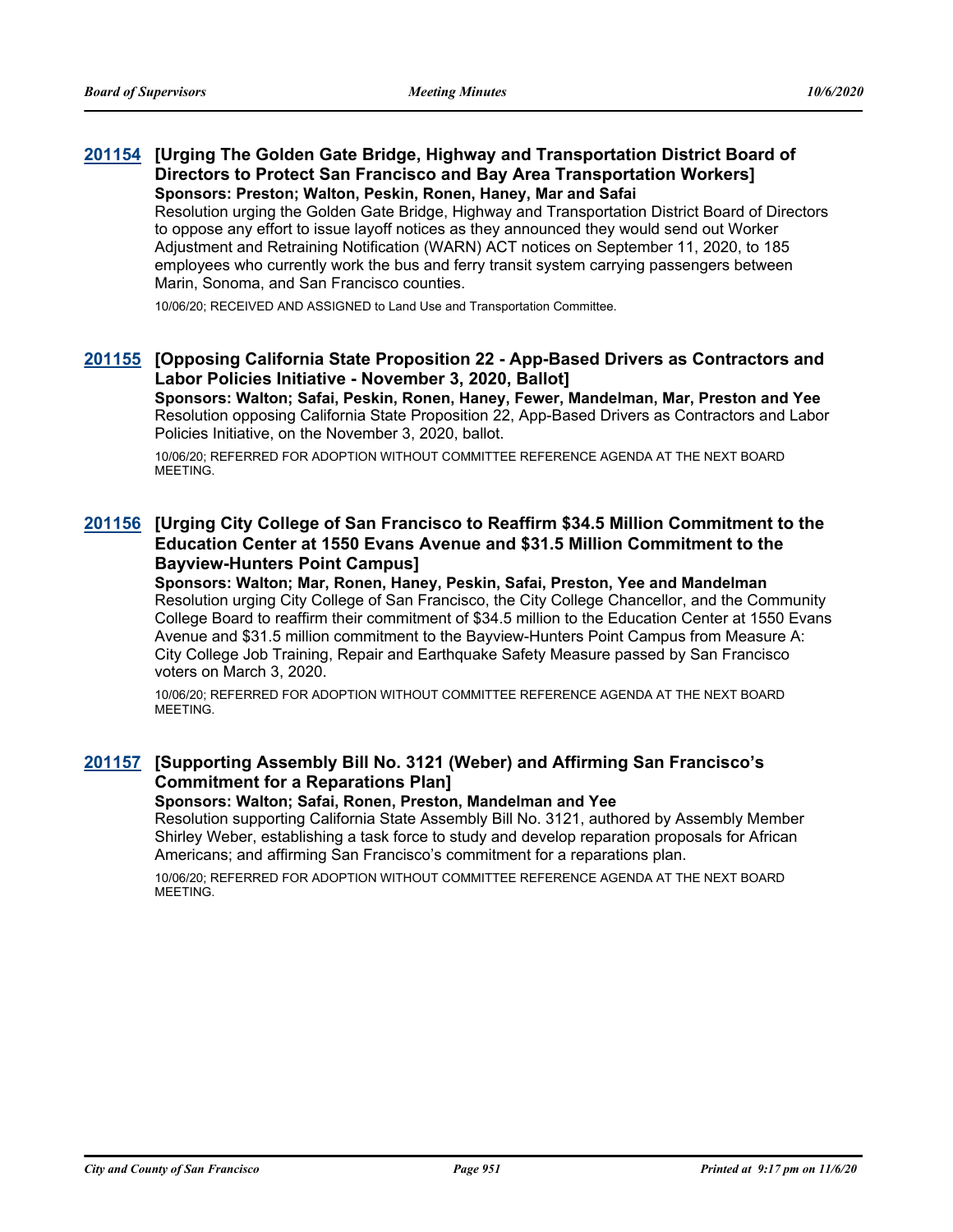# **MOTION**

### **[Mayoral Appointment, Municipal Transportation Agency Board of Directors - [201146](http://sfgov.legistar.com/gateway.aspx?m=l&id=36582) Emanuel Yekutiel]**

Motion approving/rejecting the Mayor's nomination for appointment of Emanuel Yekutiel to the Municipal Transportation Agency Board of Directors, term ending March 1, 2024. (Clerk of the Board)

(Charter, Section 8A.102(a), provides that the Board of Supervisors shall confirm the Mayor's appointment by a majority (six votes) of the Board of Supervisors after a public hearing. Transmittal Date: October 5, 2020.)

10/06/20; RECEIVED AND ASSIGNED to Rules Committee.

# **REQUESTS FOR HEARING**

# **[Hearing - Budget and Legislative Analyst's Performance Audit - Ethics [201158](http://sfgov.legistar.com/gateway.aspx?m=l&id=36594) Commission]**

# **Sponsors: Mar; Yee**

Hearing on the findings and recommendations of the Budget and Legislative Analyst's 2020 performance audit of the Ethics Commission; and requesting the Budget and Legislative Analyst and Ethics Commission to report.

10/06/20; RECEIVED AND ASSIGNED to Government Audit and Oversight Committee.

# **[Hearing - Review of City Investment Services in the Lakeview, Oceanview, Merced [201159](http://sfgov.legistar.com/gateway.aspx?m=l&id=36595) Heights, and Ingleside Community]**

#### **Sponsor: Safai**

Hearing to review investment of services for the Lakeview, Oceanview, Merced Heights, and Ingleside community from 2013 through 2020; and requesting the Office of Early Care and Education, Human Service Agency, Office of Economic and Workforce Development, Mayor's Office of Housing and Community Development, Department of Children, Youth and Their Families, Department of Aging and Adult Services, and Department of Public Health to report.

10/06/20; RECEIVED AND ASSIGNED to Budget and Finance Committee.

### **[Hearing - Economic Mitigation Working Group Findings and Recommendations [201160](http://sfgov.legistar.com/gateway.aspx?m=l&id=36596) Report]**

#### **Sponsors: Walton; Fewer**

Hearing on the findings and recommendations from the Economic Mitigation Working Group through the Office of Small Business; and requesting the Office of Economic and Workforce Development, Small Business Development Center, Office of the Controller, Office of the City Attorney, and the Tobacco Retail Permit Program of the Department of Public Health to report.

10/06/20; RECEIVED AND ASSIGNED to Public Safety and Neighborhood Services Committee.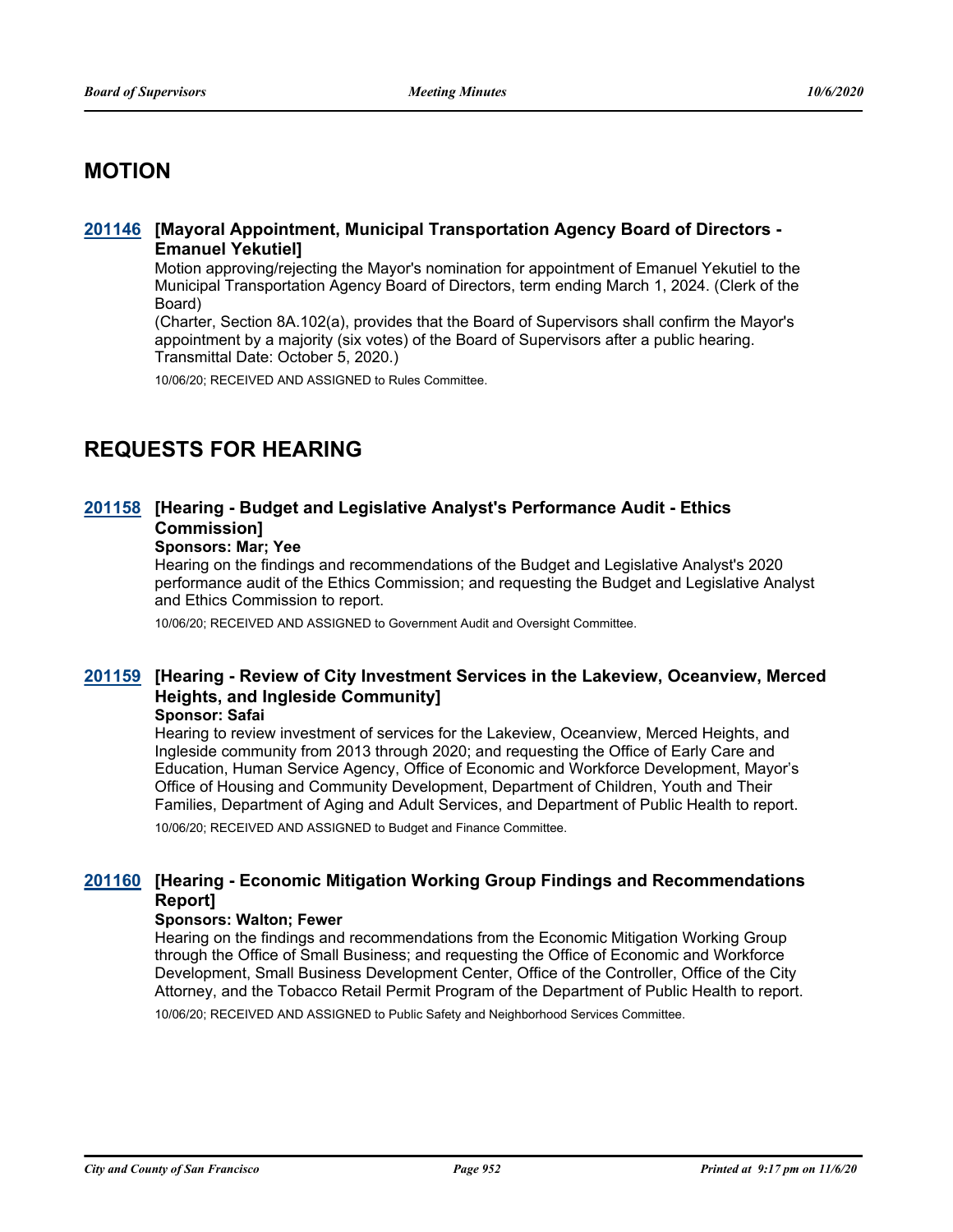# **Introduced at the Request of a Department**

*Pursuant to Rules of Order of the Board of Supervisors, Section 2.7.1, Department Heads may submit proposed legislation to the Clerk of the Board, in which case titles of the legislation will be printed at the rear of the next available agenda of the Board.*

# **PROPOSED RESOLUTIONS**

### **[Lease Modification - United States Government - Offices in Terminal 3 - Annual [200967](http://sfgov.legistar.com/gateway.aspx?m=l&id=36403) Rent \$569,635.43]**

Resolution approving Modification No. 1 of Lease No. GS-09P-LCA03384, between the United States (U.S.) Government and the City and County of San Francisco, acting by and through its Airport Commission, to extend the term by three years, for a new term ending September 30, 2023, and adjust the annual rent, increasing the annual rent to \$569,635.43 for offices occupied by the U.S. Drug Enforcement Administration at Terminal 3, to commence following approval by the Board of Supervisors. (Airport Commission)

09/25/20; RECEIVED FROM DEPARTMENT.

10/06/20; RECEIVED AND ASSIGNED to Budget and Finance Committee.

### **[Lease Modification - United States Government - International Terminal, Terminal [200968](http://sfgov.legistar.com/gateway.aspx?m=l&id=36404) 2, and Land at Plot 50-DJ - Annual Rent \$2,590,866.56]**

Resolution approving Modification No. 2 of Lease No. GS-09B-03014, between the United States (U.S.) Government and the City and County of San Francisco, acting by and through its Airport Commission, to extend the lease term for an additional three years, for a total term of November 1, 2012, through October 31, 2023, adjust the premises by adding 0.057 acres on Plot 50-DJ, and adjust the annual rent for offices to \$2,590,866.56 occupied by the U.S. Transportation Security Administration at the International Terminal, and Terminal 2 and land at Plot 50-DJ, to commence following Board approval. (Airport Commission)

09/28/20; RECEIVED FROM DEPARTMENT.

10/06/20; RECEIVED AND ASSIGNED to Budget and Finance Committee.

# **[Agreement Amendment - Retroactive - California Independent System Operator - [200969](http://sfgov.legistar.com/gateway.aspx?m=l&id=36405) Scheduling Electrical Transmissions - Not to Exceed \$100,000]**

Resolution retroactively approving a First Amendment to the Second Amended and Restated Operating Agreement between the City and County of San Francisco and the California Independent System Operator establishing the terms and conditions for the scheduling the City's electrical transmissions for a term of ten years, beginning on March 2, 2018, and ending ten years after the effective date of this Resolution, with a not to exceed amount of \$100,000 pursuant to Charter, Section 9.118. (Public Utilities Commission)

09/28/20; RECEIVED FROM DEPARTMENT.

10/06/20; RECEIVED AND ASSIGNED to Budget and Finance Committee.

# **In Memoriam**

*Ming Louie - Supervisor Yee*